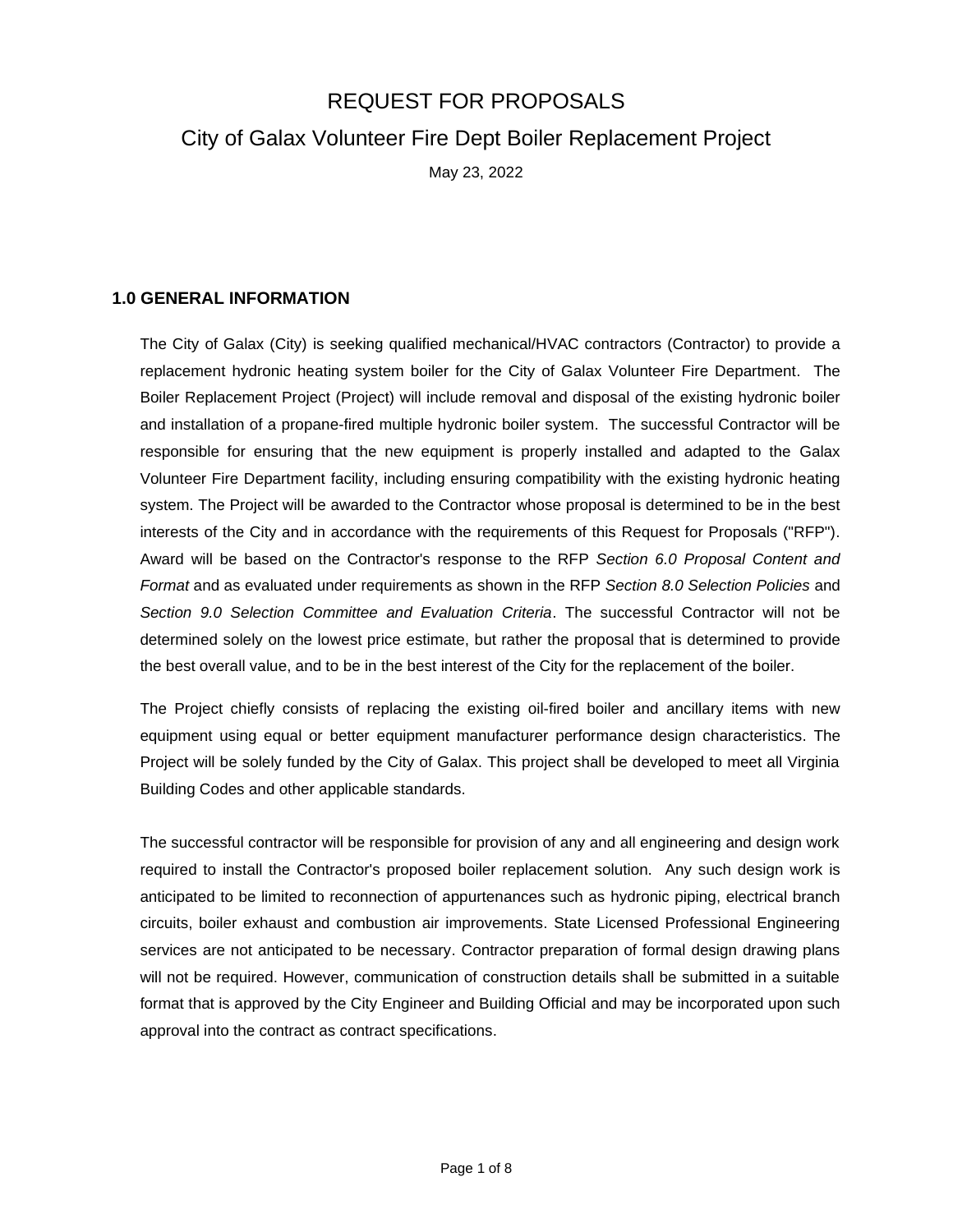### **2.0 INQUIRIES**

Clarification of the terms and conditions of this proposal should be directed to Edwin Ward, City Engineer, at 276-236-2422 or [eward@galaxva.com](mailto:eward@galaxva.com) . All inquiries that affect the nature of the proposed contract or proposal contents will be conveyed to all parties receiving this Request for Proposals. The City shall not be responsible for any information given by way of verbal communication.

### **3.0 CONTRACT AGREEMENT INFORMATION**

#### **3.1 General Information**

The City desires to enter into a limited scope agreement directly with the Contractor for the provision, installation and design (to the extent needed) of new hydronic boilers for the Galax Volunteer Fire Department facility. The Contractor will be required to manage coordination and communications directly with the City, as well as, being the contact for all subcontractors. The proposed Project contract Agreement is attached and shown as EXHIBIT 1.

Design work is anticipated to be primarily related to equipment selection, pipe sizing for reconnections, electrical branch circuit modifications, exhaust duct sizing and combustion air duct sizing.

#### **3.2 Existing Heating System Information**

The existing 52.2 horsepower boiler is manufactured by Kewanee Boiler Manufacturing Company Incorporated listed as Catalog Number VW-50-0 and Order Number 876331. The boiler equipment technical data information is attached and shown as EXHIBIT 2.

The Galax Volunteer Fire Department has a two-zone hydronic heating system. One heating zone serves the original building constructed in 1969 and the second zone serves a 3 bay garage addition constructed in the mid-1990s.

#### **3.3 Submittals**

The successful contractor shall provide equipment submittals as described in *Section 4.0 Scope of Work* for review and approval prior to authorizing manufacturer or supplier deliveries.

#### **3.4 Proposed Schedule**

The City requests that the Project be completed as soon as possible. However, if equipment or other material deliveries prevent the completion of the work prior to the start of the 2022 heating season, then the work shall be delayed until the end of the heating season in early 2023.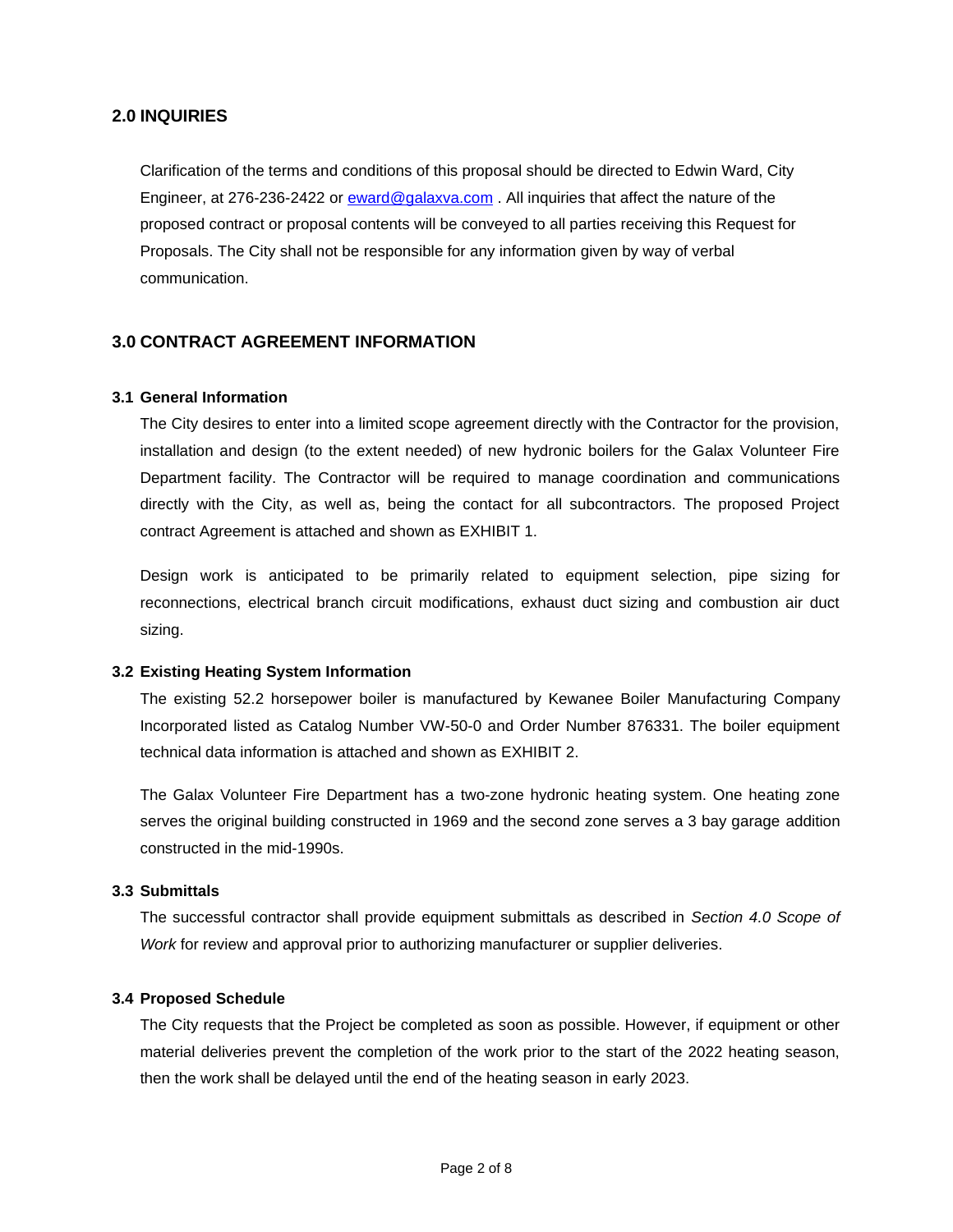#### **3.5 Stored Materials**

The City shall pay for all contractor stored materials provided they are securely stored on site or at the Public Works facility.

#### **3.6 Change Orders**

A contract change order will be issued if existing portions of the system are found to have corrosion damage or other issues that require its replacement or modifications. Changes in scope of work that reduce the materials and/or labor involved as originally proposed shall be handled as a deductive change order.

### **3.7 Project Cost Estimate**

The Contractor shall provide a total project cost estimate based on a fixed fee value for a ready to use, "turn-key" system. Building and equipment installation details and assumptions used in preparation of the cost estimate should be included in the RFP submission.

### **3.8 City Responsibilities**

The City will be responsible for providing the following services:

- Asbestos inspection, testing and abatement as necessary
- Decommissioning of existing oil tank and piping
- Installation of underground propane tank (successful vendor will be responsible for fuel supply piping from tank to the new boiler)
- Building permit and necessary inspections at no cost
- Equipment and design submittal review and approval
- Water and electrical utilities
- Toilet facilities

### **3.9 Contractor Payments**

The City desires to provide payment for work completed by monthly progress payments, submitted on AIA form or approved contractor form. A five percent (5%) retainage will be withheld from each pay request until a final payment is made upon completion and acceptance of the work in accordance with the contract requirements. The City shall pay for design related work upon receipt and approval of project submittals. The City shall pay for contractor stored materials provided they are securely stored on site or at the Public Works facility.

#### **3.10 Site Visit**

A mandatory site visit inspection is required for all firms submitting proposals.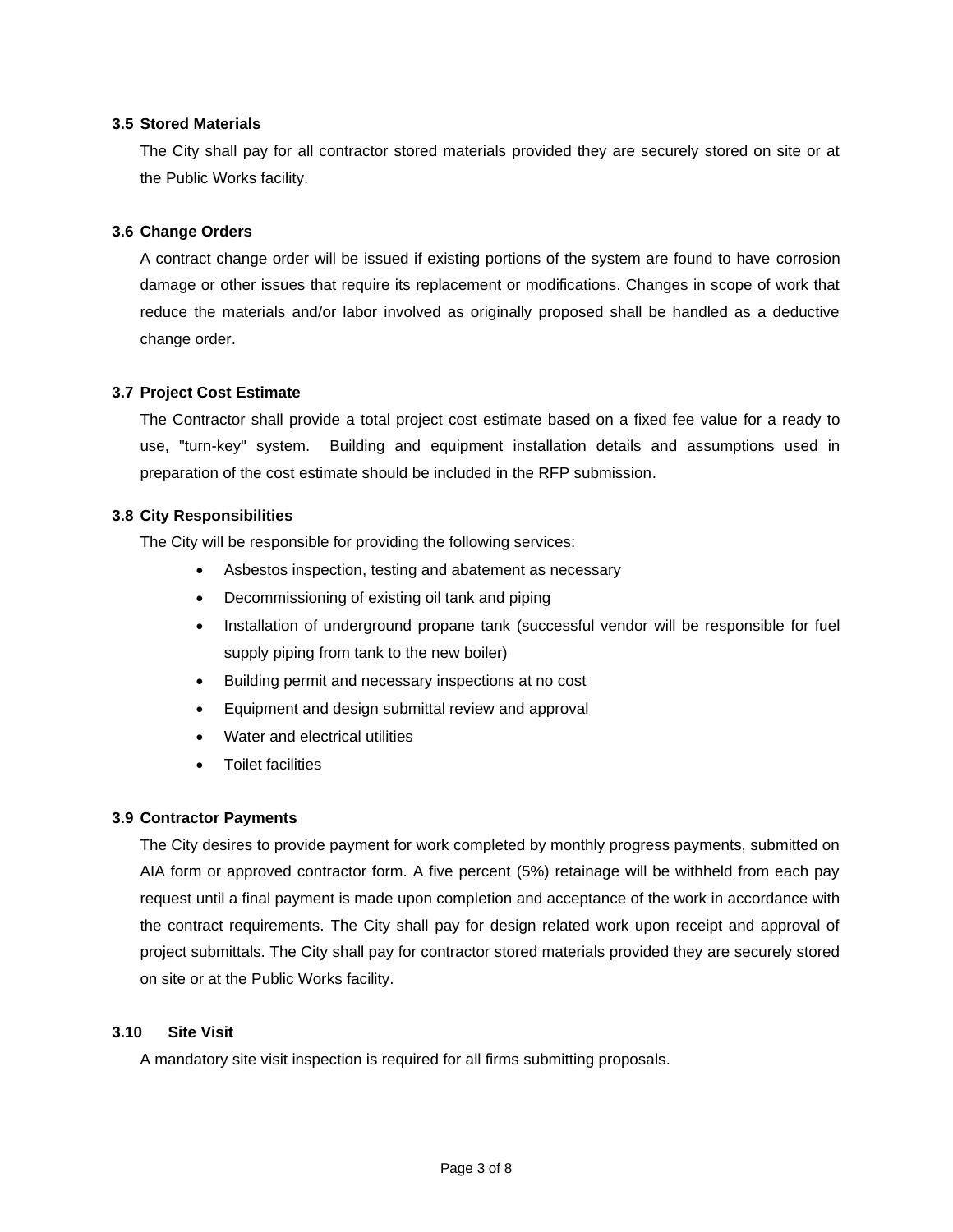### **3.11 Contract Award**

The City of Galax reserves the right to accept or reject any or all proposals received as a result of this request; to negotiate with any qualified Contractor or to modify or cancel in part or in its entirety the Request for Proposal if it is in the best interest of the City to do so. This Request for Proposal does not commit the City of Galax to award a contract, to pay any costs incurred in the preparation of a proposal for this request, or to procure or contract for services.

Any offeror who desires to protest the award of a contract shall submit such protest in writing to the City of Galax no later than ten days after the announcement of the award.

### **4.0 SCOPE OF SERVICES**

The successful Contractor shall be responsible for providing such industry-specific design expertise and other resources as required to perform project design, construction management and installation generally including, but not limited to the following tasks:

- 1. Manage and coordinate design phase meetings or conference calls as necessary.
- 2. Provide written Request For Information as necessary.
- 3. Provide proposed design/installation details and equipment technical specification document submittals as necessary, but not limited to the following items:
	- a. Boiler, burner, controls and other accessories
	- b. Hydronic piping materials
	- c. Electrical branch circuit equipment and wiring methods
	- d. Outdoor air temperature reset controls
	- e. Fuel gas piping from tank to boilers
	- f. Boiler exhaust and combustion air ductwork or piping, including wall or roof penetration details
- 4. Provide proposed Project schedule with timeline broken down into no less than design tasks, project submittals, receipt of submittal approval and appropriate phases of the boiler equipment installation.
- 5. Provide demolition and disposal of existing boiler and other building materials as necessary for installation of new equipment.
- 6. Install new boiler and appurtenances for a complete and fully functioning hydronic heating system.
- 7. Provide equipment startup as recommended by the manufacturer and submit performance test report.

The City of Galax reserves the right to decrease or increase the scope of services described above during contract negotiations with the highest-ranking Contractor.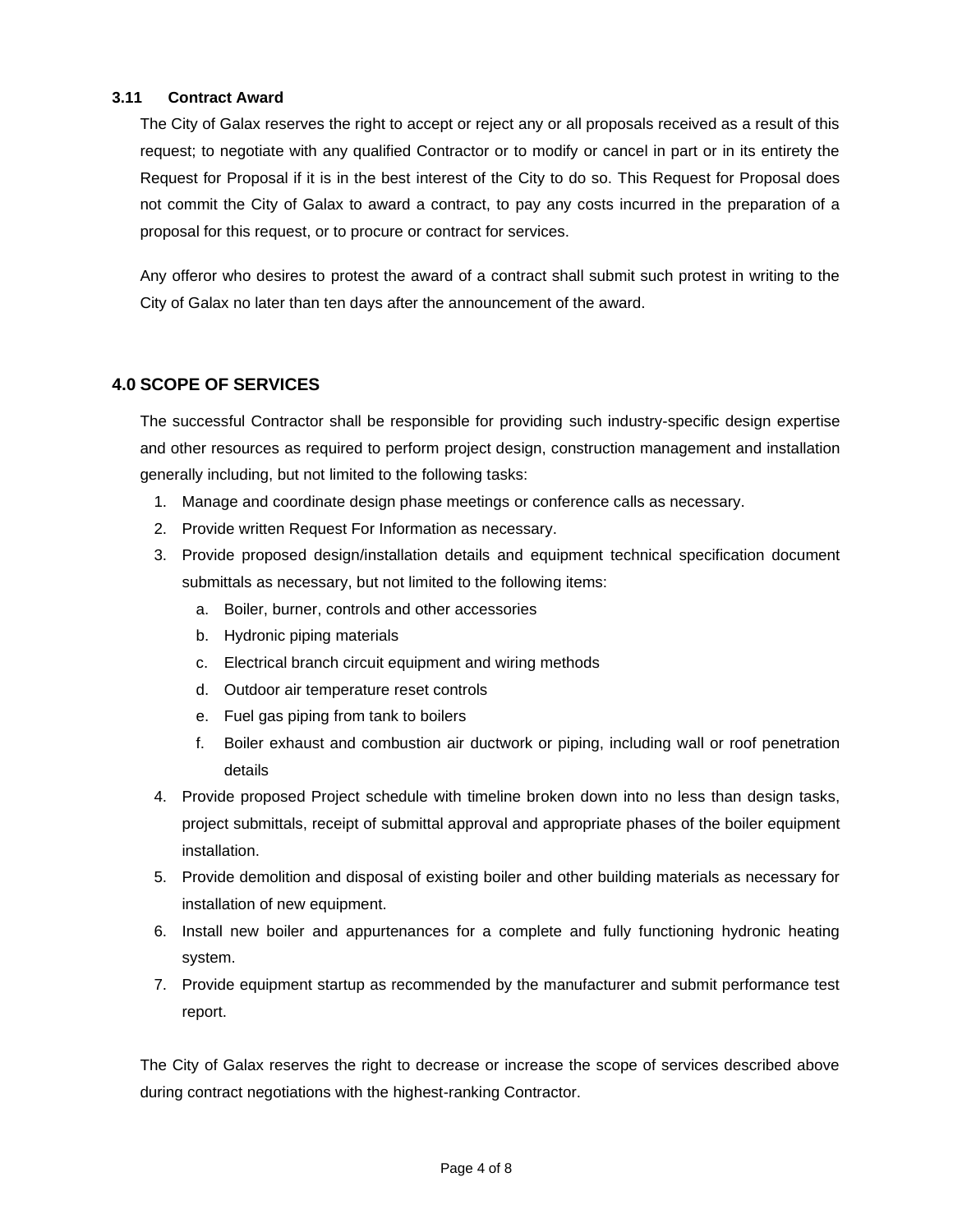### **4.1 Existing Heating System Information**

The existing 52.2 horsepower boiler is manufactured by Kewanee Boiler Manufacturing Company Incorporated with a listed Catalog Number VW-50-0 and Order Number 876331. The boiler equipment technical data information is attached and shown as EXHIBIT 2.

The Galax Volunteer Fire Department has a two-zone hydronic heating system. One heating zone serves the original building constructed in 1969 and the second zone serves a 3 bay garage addition constructed in the mid-1990s. Construction documents for the original building and the 1990s addition could not be located. No information is known about the original design heating load for the existing boiler and heating equipment. However, firemen with long term experience in the operation of the building advise that the existing boiler and heating equipment has performed well at heating the facility and recovering the garage room temperature after the garage bay doors are closed.

Photographs of the boiler and facility are attached and shown as Exhibit 3. The photographs are labeled Photo 1 through Photo 5 and include a basic description of the photograph and relevant information concerning the proposed project.

### **5.0 WARRANTY AND INSURANCE REQUIREMENTS**

The contractor shall provide one-year warranty service on issues related to contractor provided labor and materials.

The contractor agrees to be responsible for, indemnify and hold harmless the City of Galax its agents and employees from the payment of all sums of money by reason of any claim against them arising out of any and all occurrences resulting in bodily injury or property damage that may happen to occur in connection with and during the performance of the contract. The contractor will maintain the following minimum insurance requirements.

- Worker's Compensation Statutory requirements and benefits, but in no event less than- \$100,000/\$500,000/\$100,000 Employers Liability: accident, disease, policy limit
- General Liability \$1,000,000 per occurrence, \$2,000,000 aggregate applies per project. The City of Galax shall be named as additional insured with respect to goods and services being procured. This coverage is to include Premises/Operations liability, Products and Completed Operations Coverage, Independent Contractor's Liability and Personal Injury Liability.
- Automobile Liability \$1,000,000 CSL Bodily injury and Property Damage.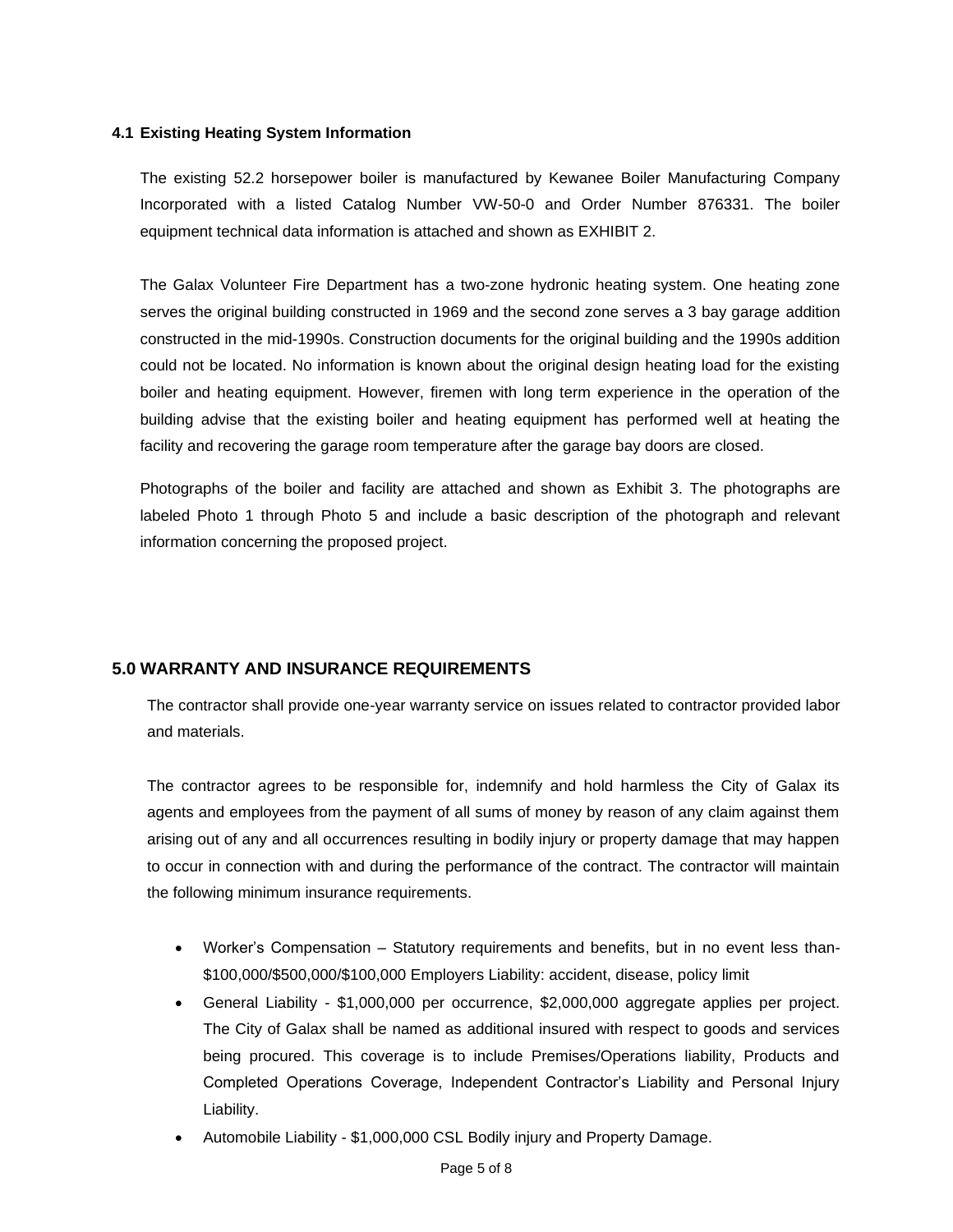- Premises/Operations, Independent Contractors, Products, Completed Operations, Contractual Liability, Personal Injury Liability - \$1,000,000 occurrence, \$2,000,000 aggregate.
- The City of Galax shall be named an additional insured and provided with a Certificate of Insurance before access to the site can be granted.

### **6.0 PROPOSAL CONTENT AND FORMAT**

Qualified contractors shall provide appropriate information in accordance with the content and format requirements of this Request For Proposal. The proposal should include a brief written description with any graphics as deemed necessary for the following information:

- 1. Provide a brief summary of the Contractor understanding of the Scope of Services.
- 2. Provide a concise detailed summary plan or outline of the various components proposed for the boiler replacement as described in this RFP.
- 3. Provide a listing of the types of professional services and/or contractor trades that will be subcontracted to other organizations.
- 4. Provide three or more governmental or other commercial references of past work experience on similar contracts or relevant projects.
- 5. Proposal should include assumptions made on the condition of the existing system or other important details as necessary to define the basis of the cost estimate.

### **7.0 SUBMISSION REQUIREMENTS**

Proposals shall be prepared simply and economically, providing a straightforward, concise description of the Contractor's capabilities to satisfy the requirements of the RFP. Emphasis should be on completeness and clarity of content. Elaborate brochures and other representations beyond that sufficient to present a complete and effective proposal are not required or desired.

Proposals should address all aspects of this RFP and must include a signature of a principal or approved authority of the organization.

Submission of three copies of the Contractor's proposal in a sealed envelope or package that is clearly marked as a response to this RFP is preferred. However, a single PDF file document sent to [eward@galaxva.com](mailto:eward@galaxva.com) will be accepted on the proposal due date. The hard copy proposal should be enclosed in a sealed envelope or package plainly marked as shown below to prevent accidental opening before the due date. Contractor will bear all risk and responsibility to ensure that proposals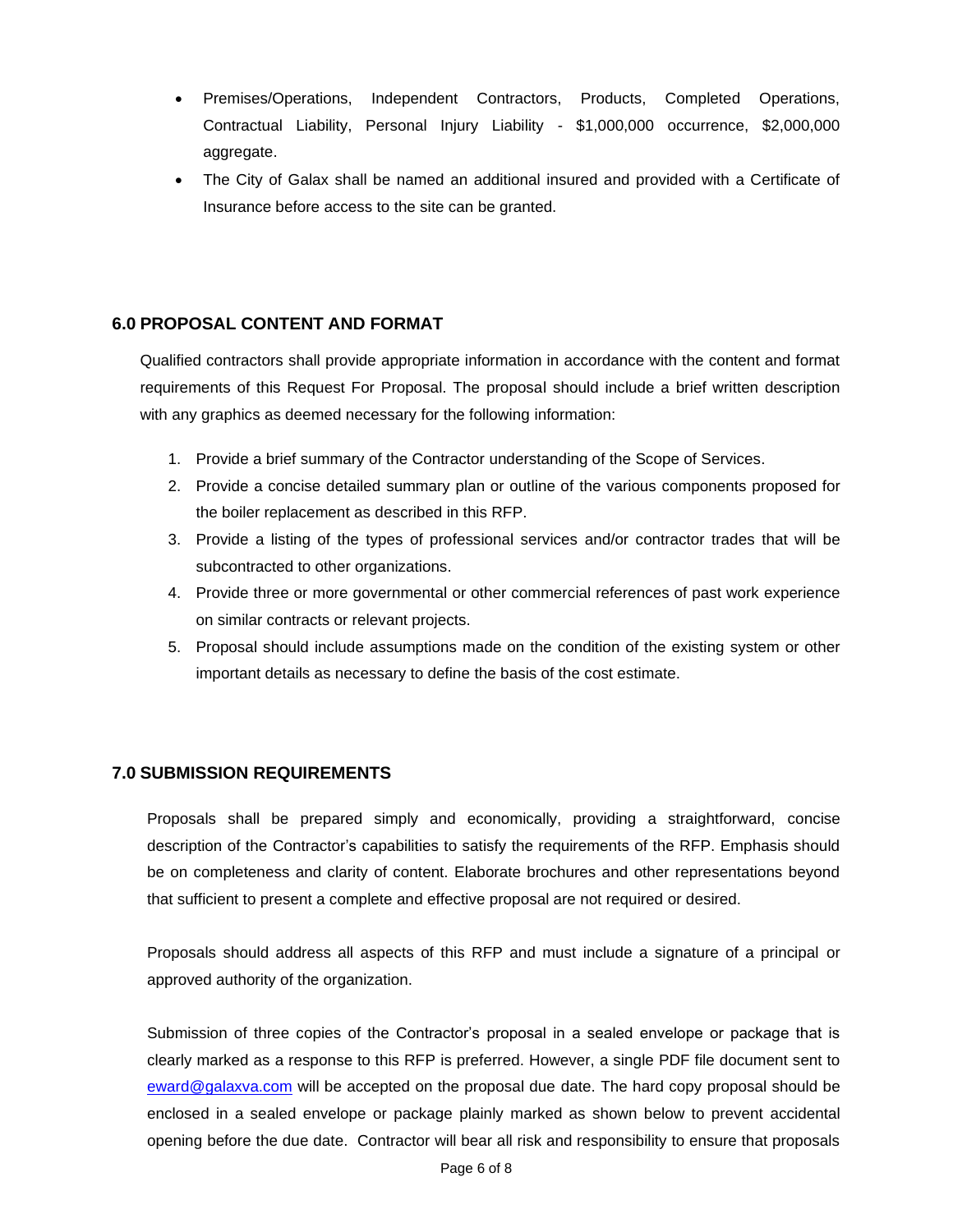are actually received on or before the date and time specified, regardless of delivery method. It is recommended that contractors/offerors contact the City via telephone to confirm receipt.

### **SEALED PROPOSAL Galax Volunteer Fire Dept Boiler Replacement Project Proposal Due Date – June 24, 2022**

Deliver Proposals no later than 5:00 p.m. on June 24, 2022. Responses received after this time will not be considered. Proposal envelopes will be marked with the date and time when received at the City of Galax Municipal Building. Proposals will remain unopened until the selection committee meets after the due date. Proposals sent by hand delivery, US Postal Service express mail, or private delivery service (FEDEX, UPS, etc.), should be sent to:

> ATTN: City Manager City of Galax 111 East Grayson Street Galax, VA 24333

### **8.0 SELECTION POLICIES**

The City of Galax reserves the right to accept or reject any or all proposals received as a result of this request; to negotiate with any qualified Contractor or to modify or cancel in part or in its entirety the Request for Proposal if it is in the best interest of the City to do so. This Request for Proposal does not commit the City of Galax to award a contract, to pay any costs incurred in the preparation of a proposal for this request, or to procure or contract for services.

The City will select a Contractor to provide the services requested using the Competitive Negotiation procedure as outlined in the Virginia Public Procurement Act.

A selection committee shall evaluate and rank each proposal based on the established selection criteria included within *Section 9.0 Selection Committee and Evaluation Criteria* of this RFP. Final ranking of the individual Contractors shall be based on a majority decision; then selection shall be made of two or more Contractors deemed to be fully qualified and best suited among those submitting proposals, on the basis of the factors involved in the Request for Proposal, including price. Negotiations shall then be conducted with each of the offerors so selected. Price shall be considered, but shall not be the sole determining factor. After negotiations have been conducted with each offeror so selected, the City shall select the offeror which, in its opinion, has made the best proposal and provides the best value, and shall award the contract to that offeror.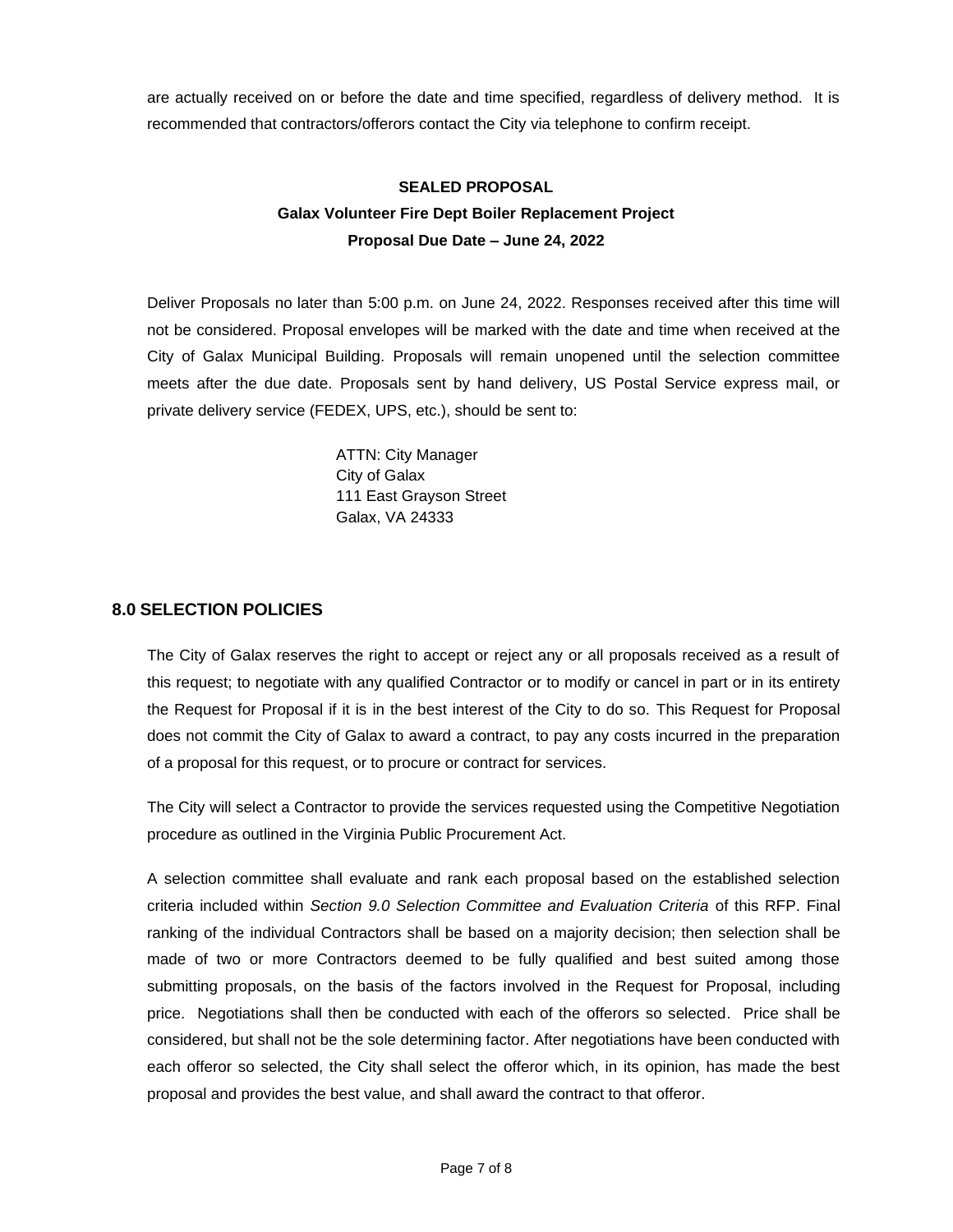The City of Galax prohibits discrimination and requires compliance with state and federal immigration laws as defined under the Code of Virginia Chapter 43 Virginia Public Procurement Act. The City is an equal opportunity employer and encourages participation of small businesses, minority owned businesses, women owned businesses and service disabled veteran owned businesses in all procurement activities.

The City of Galax assures compliance with Title VI of the Civil Rights Act of 1964, as amended. The City of Galax does not discriminate against an offeror because of race, religion, color, sex, sexual orientation, gender identification, national origin, age, disability, status as a service-disabled veteran or any other basis prohibited by state law relating to discrimination in employment.

### **9.0 SELECTION COMMITTEE AND EVALUATION CRITERIA**

A selection committee will be formed to review the proposals. The selection committee evaluation and selection process will be used to determine the most qualified Contractor. Evaluation criteria will generally involve economic/financial factors and relevant experience, specific expertise, project construction proposal and performance references on previous projects. The following criteria will be considered in evaluating the proposals:

- Price;
- Quality and compatibility of the equipment proposed;
- Qualifications and experience of Contractor in similar projects;
- Quality of warranties offered;
- Long term cost/benefits of the proposed equipment in terms of reliability, required maintenance, energy consumption and overall costs of operation;
- Scope of work understanding;
- Quality of proposed preliminary design for installation of the project;
- Proposed project schedule timeline;
- Reference source comments and past record of performance on similar projects.

#### **10.0 ATTACHMENTS**

- EXHIBIT 1 Project Contract Agreement
- EXHIBIT 2 Existing Boiler Technical Data Information
- EXHIBIT 3 Galax Volunteer Fire Dept Facility Photographs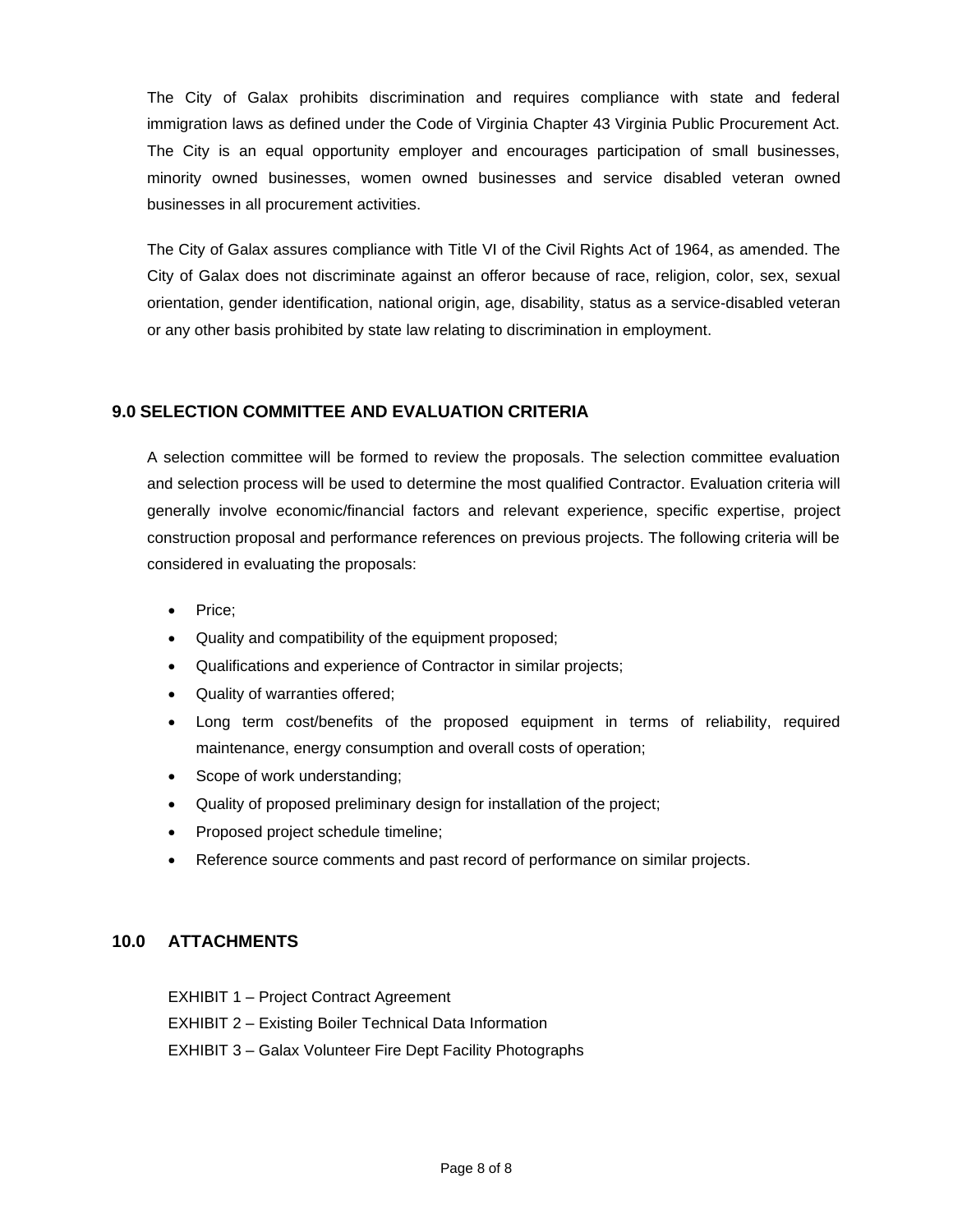### REQUEST FOR PROPOSALS

City of Galax Volunteer Fire Department Boiler Replacement Project

May 23, 2022

## EXHIBIT 1

City of Galax Volunteer Fire Department Boiler Replacement Project Contract Agreement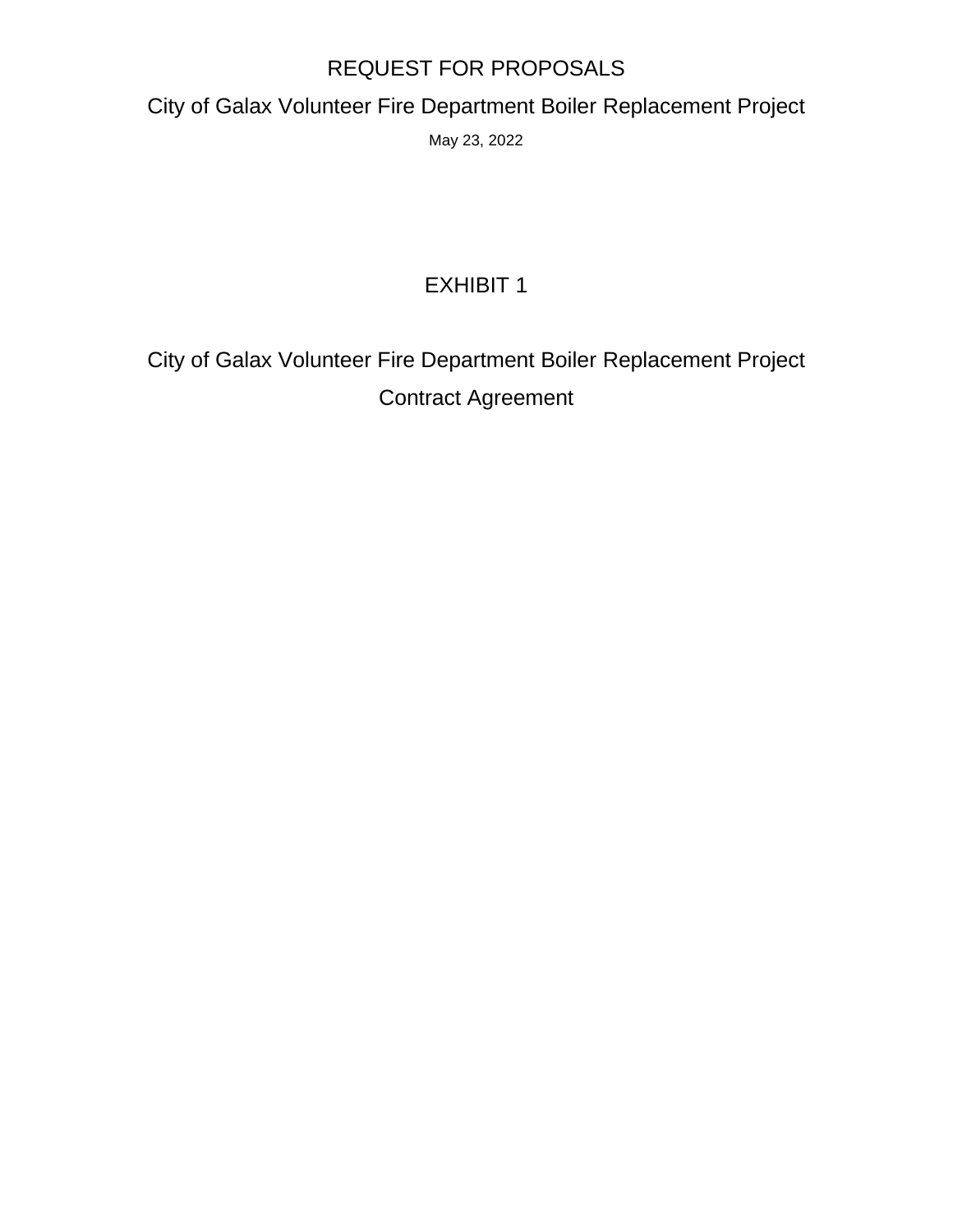### **PURCHASE CONTRACT FOR GOODS AND SERVICES**

This contract is made and entered into this day of the solution by and between the CITY OF GALAX, VIRGINIA, a body politic and corporate of the Commonwealth of Virginia, herein referred to as the "Owner," and  $\Box$ , a  $\underline{\hspace{1cm}}$  a  $\underline{\hspace{1cm}}$   $\Box$  (State of organization) \_\_\_\_\_\_\_\_\_\_\_\_\_\_\_\_\_\_\_\_\_\_ (Corporation, LLC, etc.) herein referred to as the "Contractor."

### WITNESSETH

WHEREAS, the Owner owns and operates a public facility commonly known as the Galax Volunteer Fire Department, which facility includes a hydronic heating system; and,

WHEREAS, Owner wishes to enter into a contract for the purchase and installation of replacement boiler equipment and related components, (the "Project") in accordance with the terms and specifications set forth herein; and,

WHEREAS, the Contractor has submitted a proposal, and has been selected by the Owner as the successful offeror, in accordance with procedures set forth in Va. Code § 2.2- 4303(g); and,

WHEREAS, Owner and Contractor wish to set forth the terms of performance of the installation work (the "Work") in completing the Project.

IN CONSIDERATION WHEREOF and other good and valuable consideration, all of which is acknowledged as received, it is agreed as follows:

1. Submission of Design and Furnishing of Materials and Work. The Contractor shall be responsible for any professional design work required to disconnect and remove the existing equipment at the facility, and to integrate the Contractor's new equipment into the existing facility, including piping, electrical connections, exhaust and combustion air ductwork. Contractor has submitted preliminary designs/specifications to Owner as part of the Contractor's proposal. To the extent necessary, Contractor will submit additional design documentation for review and approval of the Owner, and once approved by Owner, such design documentation shall be included as "plans and specifications" of the Project. The Contractor agrees to complete the Project in accordance with the attached Scope of Work, any applicable plans and specifications, and further in accordance with the Request for Quotes/Proposals and Contractor's response thereto, all of which are hereby incorporated herein and made a part hereof, and shall be controlling except insofar as they may be modified by a term of this Contract. The Contractor shall comply will all local requirements for building permits, inspections, and environmental laws. Contractor shall furnish all of the materials and perform all of the work necessary for the completion of the Project.

1.1. Any changes in the plans and specifications and/or scope of work shall be in writing signed by both parties, with a notation of the price of such changes. The Contractor shall promptly notify the Owner in writing of any latent physical conditions at the facility that materially differ from those indicated or anticipated in the plans or specifications. Promptly thereafter, the Owner shall, at his or her expense, obtain the necessary additional evaluations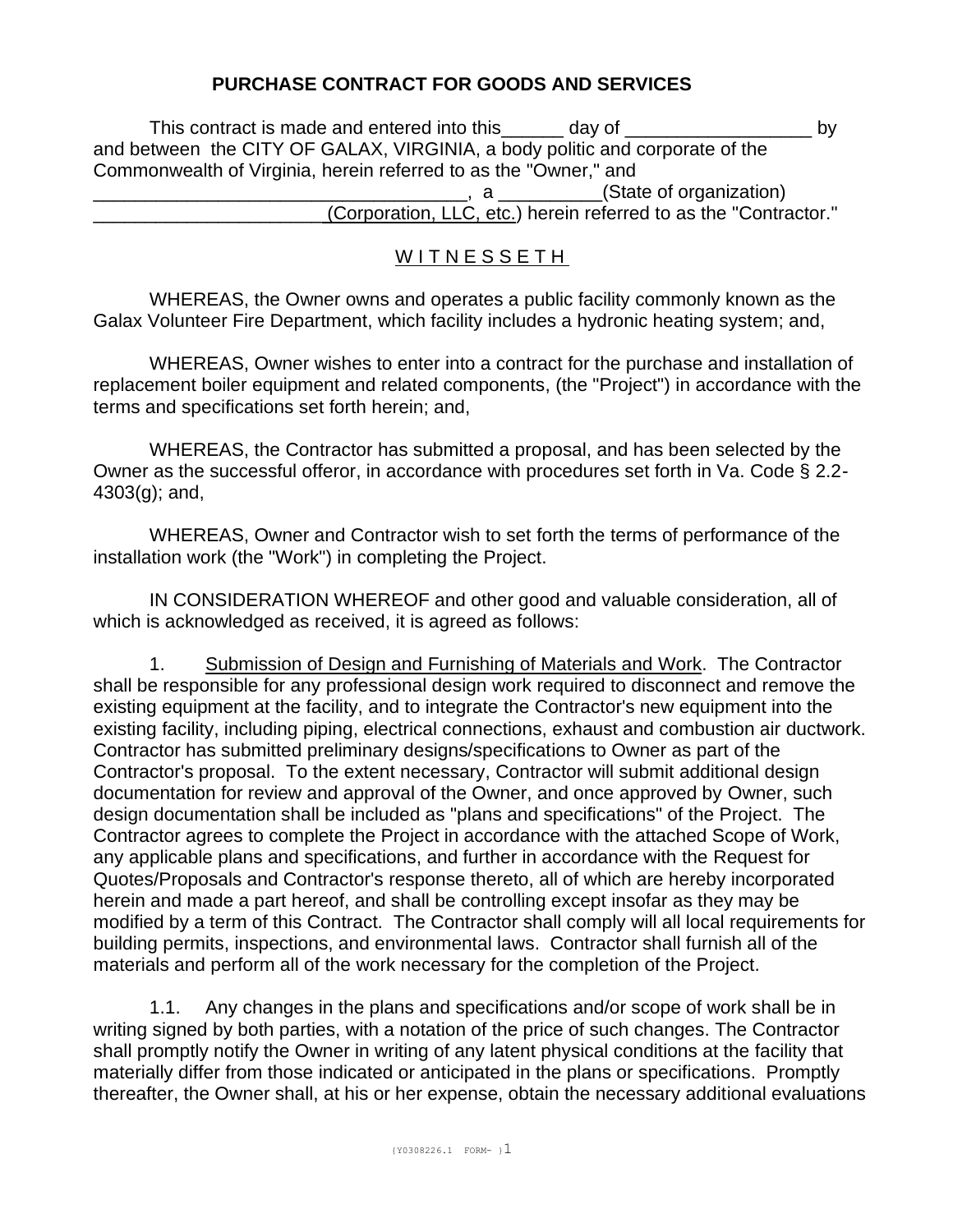or tests and the contract will be equitably adjusted incorporating any necessary revisions, such as replacement of piping, wiring, ductwork, as a result of such evaluations. Owner shall be responsible for any additional costs incurred by Contractor as a result of such conditions or necessary to remedy such conditions, however, Contractor shall be responsible for all conditions 1) identified in the plans and specifications; or 2) of which the Contractor was aware, or should have been aware in the exercise of reasonable care under the circumstances, at the time Contractor submitted its bid to Owner.

1.2. The Contractor shall provide to Owner for Owner's approval, upon Owner's request, samples of materials to be used in the installation. The Work shall be in accordance with the approved samples. If any materials, products or equipment chosen by the Owner are or become unavailable, the Contractor shall immediately contact the Owner who shall then select substituted materials. If any materials, products or equipment chosen by the Owner are not in stock and must be back ordered, the Contractor shall immediately contact the Owner who shall make the decision to either await the arrival of such back-ordered items, or proceed to make a substituted selection.

1.3 The attached plans and specifications, and any changes thereto, shall be the property of the Owner. In the event of a conflict between the plans or drawings and the specifications, the specifications shall take precedence. All materials used shall be of good quality and new, and in accordance with the plans and specifications, but if the same as specified are unavailable at the time needed, then Contractor shall advise Owner and Owner shall make an alternate designation of materials of like quality and value. In the event Owner designates materials that require an increase in the Contract Price, Owner and Contractor shall agree upon an equitable increase of same in writing. In the event Owner and Contractor are unable to agree upon an equitable adjustment to the Contract Price, Owner's decision on the matter shall be final, subject to Contractor's right to make a claim in accordance with Paragraph 24. Any necessary items not described in said specifications shall be of the quality usually and customarily used in work of like kind, size and value.

1.4. The contractor shall furnish coordinate with Owner in obtaining all permits, approvals, tools, scaffolding and equipment that may be necessary or incidental to completing the Project within a reasonable period of time, not to exceed **\_\_\_\_\_\_\_** days from the date of the notice to proceed, unless delayed by unusual and extreme weather, Acts of God or other extraordinary contingencies or conditions beyond Contractor's control. Contractor shall be responsible to comply with all laws, regulations, rules or ordinances of any governmental authority having jurisdiction pertaining to the Project. To the extent that Owner is the issuing authority on any necessary permits or approvals required by Contractor to complete the work, Owner shall issue such permits, approvals or inspections free of charge to Contractor, upon request.

1.5. All installation work shall be according to good practice in the industry and accomplished in a workmanlike manner in accordance with the plans and specifications. If any dispute should arise as to whether the Work has been accomplished in accordance with the plans and specifications, Owner shall make a determination subject to Contractor's right to make a claim pursuant to Paragraph 24.

2. Warranties. The contractor shall perform the Work in accordance with the plans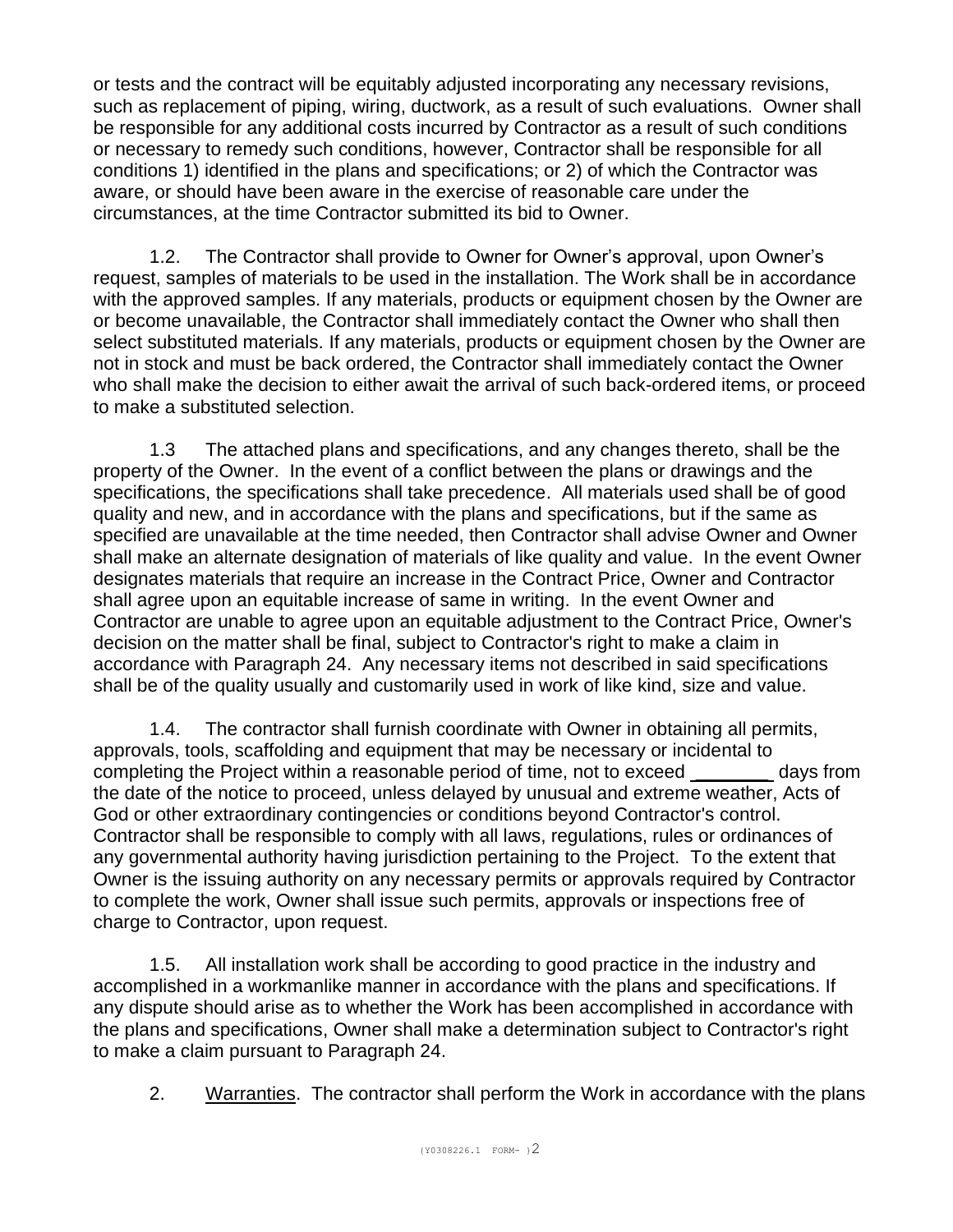and specifications, and the Contractor warrants to the Owner that, for a period of one (1) year(s) from date of final payment under this Agreement, the Work together with any and all fixtures and equipment is sufficiently: (a) free from defects, so as to pass without objection in the trade, (b) constructed or installed in a workmanlike manner, so as to pass without objection in the trade, and (c) fit for the Owner's intended use.

3. Changes to the Work. Owner may, in writing, direct Contractor to undertake a change in the Work, including but not limited to deletions, additions or modifications to the Project. Such writing shall detail the change in Contract Price, if any, or in Contractor's time to reach completion of the Project, and contractor shall undertake the work as directed. In the event Contractor disagrees with the Owner's determination as to adjustment in price or time for completion, Contractor shall proceed with the Work and may make a claim in accordance with Paragraph 24.

4. Completion of Work. The work shall be considered completed when all work has been finished in accordance with the plans and specifications, and any agreed changes thereto, the equipment is placed into operation and is functioning as designed, and the work has been accepted by the Owner.

5. Time of Completion. Contractor shall begin work as soon as practical after receiving the notice to proceed from Owner, and after the issuance of any required permits or approvals, and work shall be completed within **\_\_\_\_\_\_ days** of receiving notice to proceed. All delays caused by adverse weather conditions, materials shortage, civil disturbances and any other delays beyond the control of the Contractor shall cause the completion date to be extended on a day-for-day basis, however Contractor shall not be entitled to an adjustment in the Contract Price as a result of such delays unless the delay is caused by the action of Owner. The Contractor shall notify the Owner when and if any delay occurs.

6. Acceptance of Work. When the Contractor considers the Work complete in full conformity with the plans and specifications, Contractor shall make a written request to Owner to make a final inspection of the Project. If the Owner determines that the Work has been completed in full conformity with the plans and specifications constituting a fully functioning Project, the Owner shall make final payment to Contractor in an amount to bring the total compensation paid to Contractor equal to 100% of the Contract Price. If the Owner determines that the Work is not in full conformity with the plans and specifications, the Owner may direct Contractor to correct the Work and re-submit its request for final payment, or the Owner may accept the Work as-is and deduct an appropriate amount from the final payment on account of such nonconformity. If Contractor disagrees with the Owner's decision, Contractor may make a claim therefor in accordance with Paragraph 24. In making final payment under this agreement, the Owner signifies acceptance of the Work, subject to the warranty provisions contained herein. This in no way limits manufacturers' or material suppliers' warranties.

7. Contract Price. The sum to be paid by Owner to Contractor for the completion of the Work in full conformity with the plans and specifications (the "Contract Price") shall be \_\_\_\_\_\_\_\_\_\_\_\_\_\_\_\_\_\_\_\_\_\_\_\_\_\_\_\_\_\_\_\_\_\_\_\_\_\_\_\_\_\_\_\_\_\_\_\_\_\_ Dollars (\$\_\_\_\_\_\_\_\_\_\_\_\_.00).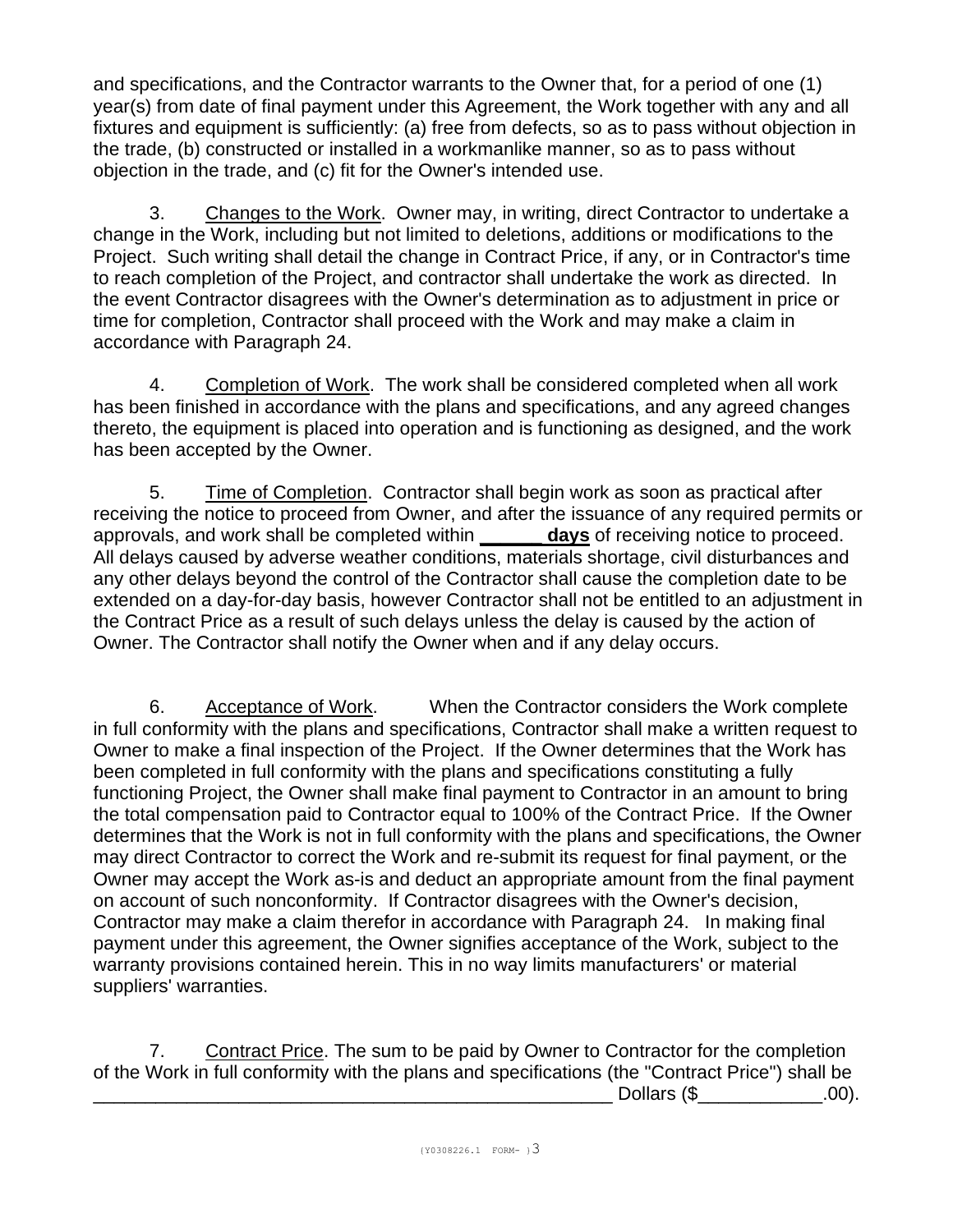Payment shall be made in monthly progress payments. Each monthly progress payment shall be a percentage of the total Contract Sum corresponding with the percentage of work completed as of the date of the then-current invoice, less the total amount of all progress payments previously paid to Contractor and less five percent (5%) retainage, to be paid upon final completion.

8. Payments. Payments are due within thirty (30) days of Contractor's invoice. The Contractor shall execute or have executed promptly any and all certifications, mechanics lien waivers, or other documents required by any lender of financing, or by the Owner. With each invoice the Contractor shall provide the Owner with mechanics lien waivers for all work done and materials furnished to the date of the invoice.

9. Owner's Inspection. Prior to any payment provided herein, and if requested by Owner, Contractor shall meet with Owner at the property and permit the Owner to inspect the work completed.

10. Liability Coverage. In addition to that which may be expressly stated in the procurement announcement documents prepared by the Owner, the Contractor shall take out and maintain during the life of the Contract such bodily injury, liability and property damage liability insurance as shall protect it and the Owner from claims for damages for personal injury, including death, as well as from claims for property damage, which may arise from its activities under this agreement, or by any subcontractor or anyone directly employed by either of them or for whom Contractor is otherwise responsible. Contractor shall also maintain contractual liability coverage insuring contractor's indemnity obligations pursuant to Paragraph 11. All such insurance must be issued by a company authorized to issue policies within the Commonwealth of Virginia. The Contractor shall provide the Owner with a certificate of insurance, showing such insurance to be in force and providing that the insurer shall give the Owner at least 30 days' notice prior to cancellation or other termination of such insurance. The Owner shall be named as an additional insured for the general liability coverage.

11. Hold Harmless.The Contractor agrees to indemnify, defend and hold harmless the Owner and its officers, agents, and employees from any claims, damages and actions of any kind or nature, whether at law or in equity, arising from the Contractor's performance of this Agreement, or caused by the use of any materials, goods, or equipment of any kind or nature furnished by the Contractor, provided that such liability is not attributable to the sole negligence on the part of the Owner or to failure of the Owner to use the materials, goods, or equipment in the manner outlined by the Contractor and descriptive literature or specifications submitted with the Contractor's proposal.

12. Default. In the case of default or breach by the Contractor or the failure of the Contractor to deliver the services in conformance with the specifications in the contract the Owner shall give written notice to the Contractor specifying the manner in which the contract has been breached. If the Owner gives such notice of breach and the Contractor has not corrected the breach within fifteen (15) days of receipt of the written notice, the Owner shall have the right to immediately rescind, revoke or terminate the contract and in addition to any other remedies available at law to procure such services from other sources and hold the Contractor responsible for any and all excess cost occasioned thereby. In the event of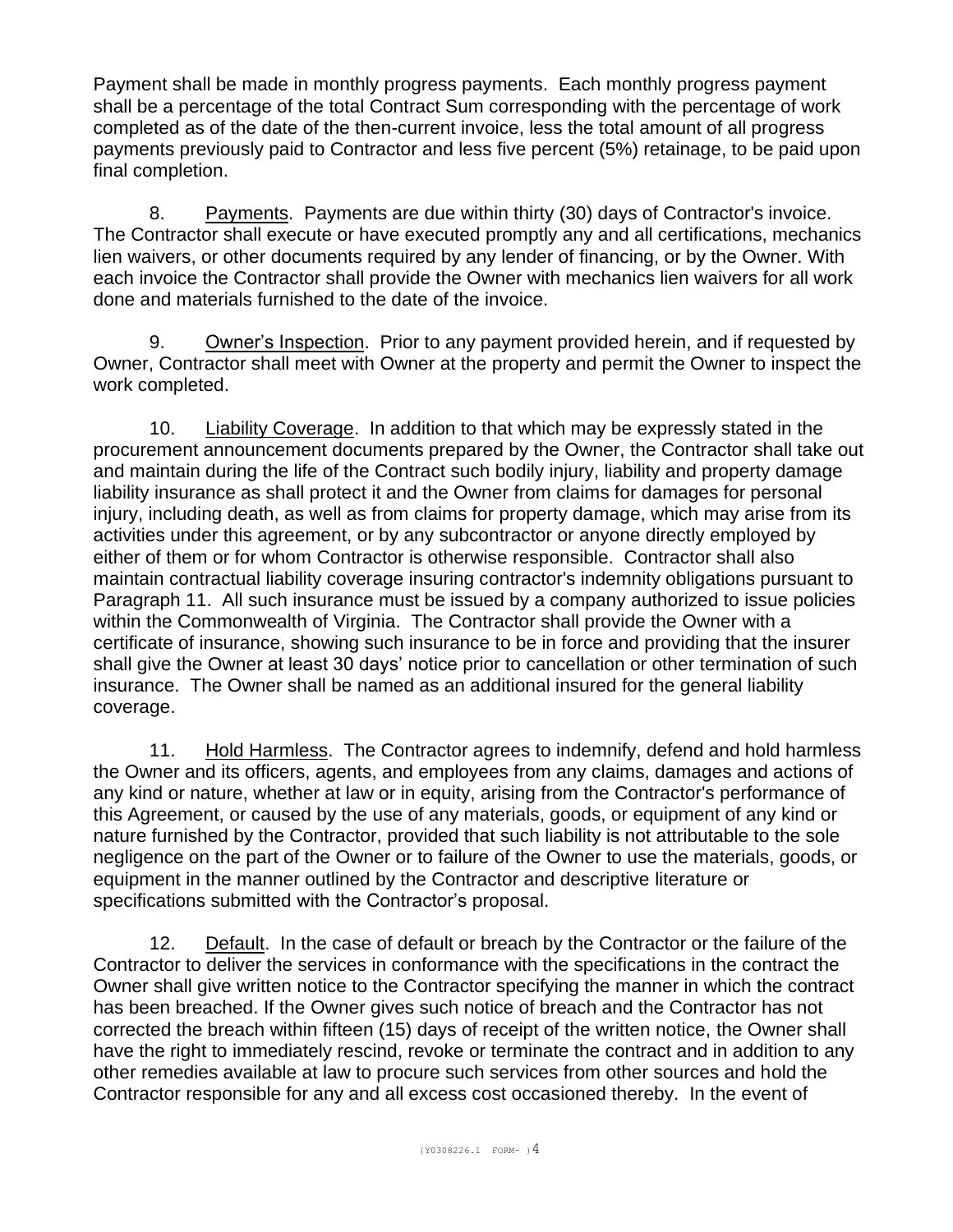default by Owner, Contractor shall proceed in accordance with Paragraph 24.

13. Debris and Waste. The Contractor shall at all times keep the facility free from the accumulation of waste materials or rubbish caused by its operations. At the completion of the work the Contractor shall remove all debris, tools, machinery, and like equipment. Any surplus materials remaining at the completion of the work shall remain the property of the Owner, unless the Owner otherwise specifies in writing. Owner may direct the Contractor to remove any surplus materials at which time such surplus materials shall become the property of Contractor.

13.1. The Contractor shall also properly grade, seed and otherwise restore any land disturbed by the Contractor's use of cranes or other heavy equipment in removing and replacing the equipment. Such work shall be accomplished according to the reasonable desires of the Owner.

14. Communication with Contractor. The parties agree that the Contractor's Representative is \_\_\_\_\_\_\_\_\_\_\_\_\_\_\_\_\_\_\_\_\_\_\_\_\_\_\_\_\_\_\_, and no communication or notice to Contractor or Owner shall be valid unless received by that party's designated representative. No changes to this agreement shall be valid unless signed by the Contractor's Representative and a duly authorized representative of Owner. All communications and notices shall be delivered in accordance with Paragraph 23.

### 15. Laws of the Commonwealth

15.1. This Contract shall be governed in all respects whether as to validity, construction, performance, or otherwise by the laws of the Commonwealth of Virginia, including the Virginia Public Procurement Act, Section 2.2-4300 *et. seq.*, Code of Virginia, 1950, as amended. The Contractor providing goods or services to the Owner under this contract assures the Owner that it is:

15.1.1. Conforming to the provisions of the Civil Rights Act of 1964, as amended, the Virginia Fair Employment Contracting Act of 1975, as amended, and the Virginia Human Rights Act, as amended, where applicable;

15.1.2. Not employing illegal alien workers or otherwise violating the provisions of the Immigration Reform and Control Act of 1986;

15.1.3. Complying with federal, state and local laws and regulations applicable to the performance of the services procured; and

15.1.4. Submitting the bid or proposal in full compliance with the Virginia Conflict of Interest Act.

15.1.5. If the Contract price exceeds \$10,000, the Contractor agrees during the performance of this contract that: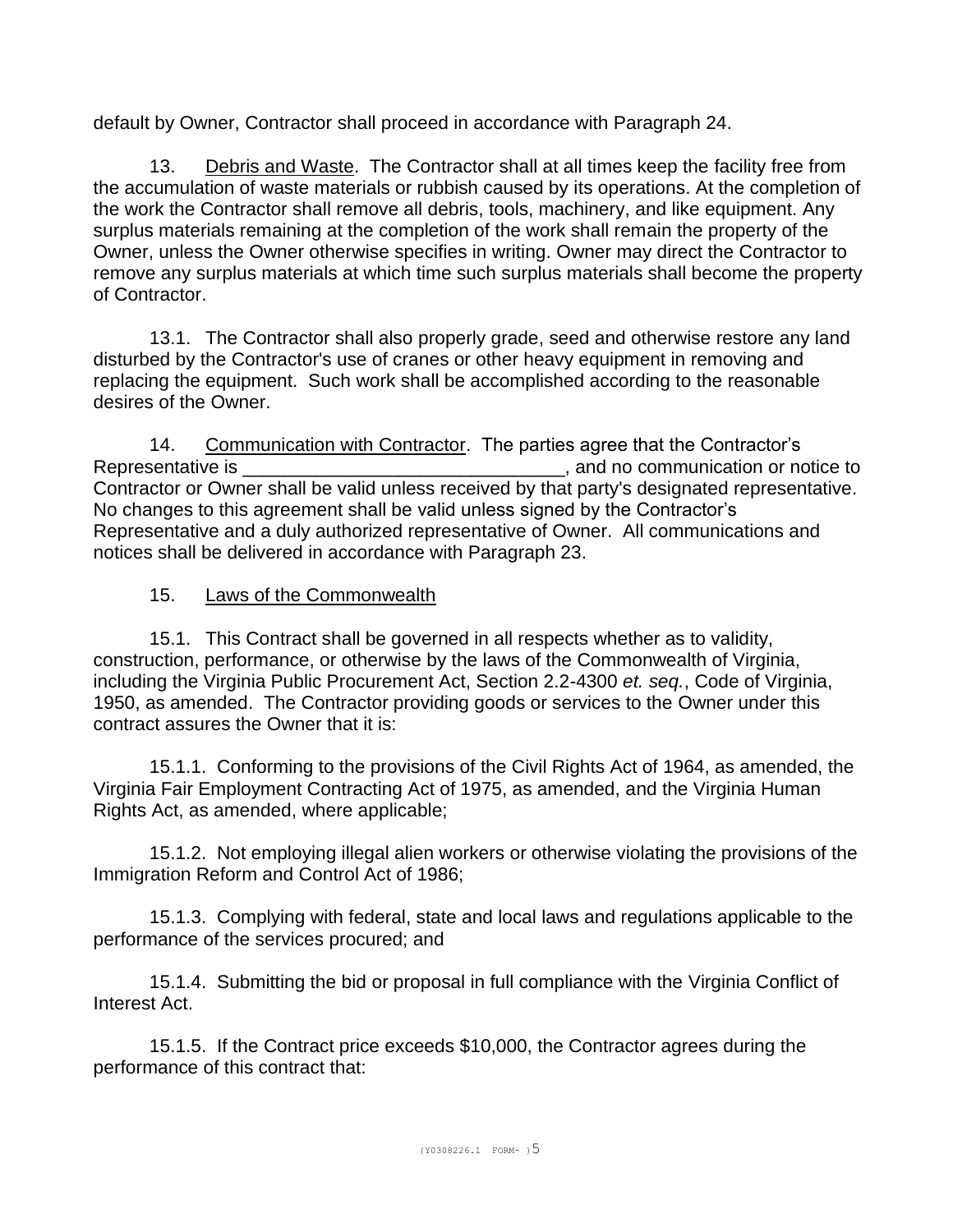A. The Contractor (1) will not discriminate against any employee or applicant for employment because of race, religion, color, sex, sexual orientation, gender identity, disability, status as a service-disabled veteran, national origin or other status prohibited by state or federal law, (2) will post in conspicuous places, available to employees and applicants for employment, notices setting forth the provisions of this nondiscrimination clause, and (3) will state that the Contractor is an equal opportunity employer in all solicitations or advertisements for employees placed by or on behalf of the Contractor under this contract. All notices, advertisements, and solicitations placed in accordance with federal law, rule or regulation shall be deemed sufficient for the purpose of meeting the requirements of this section;

B. The Contractor will include the provisions of the foregoing subparagraph 2.(B)(1) in every subcontract or purchase order under this Contract of over \$10,000, so that the provisions will be binding upon each subcontractor or vendor; and

15.1.6. In every contract of over \$10,000, the Contractor agrees during the performance of this contract that the Contractor shall A) provide a drug-free workplace for its employees; B) post in conspicuous places, available to employees and applicants for employment, a statement notifying employees that the unlawful manufacture, sale, distribution, dispensation, possession, or use of a controlled substance or marijuana is prohibited in its workplace and specify the actions which will be taken against any employee for a violation; C) state in all of its solicitations or advertisements for employees that it maintains a drug-free workplace; and D) include the provisions of this sub-paragraph in every subcontract or purchase order of over \$10,000, so that said provisions shall be binding upon each subcontractor or vendor.

For purposes of this sub-paragraph, "drug-free workplace" means a site for the performance of work done in connection with a specific contract awarded to a contractor in accordance with the provisions of the Virginia Public Procurement Act, the employees of whom are prohibited from engaging in the unlawful manufacture, sale, distribution, dispensation, possession or use of any controlled substance or marijuana during the performance of the contract.

15.1.7 In addition to the provisions contained in sub-paragraph C. pertaining to drugfree workplace, Contractor shall comply with the federal Drug Free Workplace Act.

### 16. Reserved

17. Payment and Performance Bond.The Contractor shall furnish to the Owner the bonds required under Sections 2.2-4336 and 2.2-4337 of the Code of Virginia, as applicable, and shall otherwise fully comply with the requirements of such sections of the Code. The Owner reserves the right to require payment and/or performance bonds in the amount of the Contract for any other Contracts, whether or not required by such sections of the Code.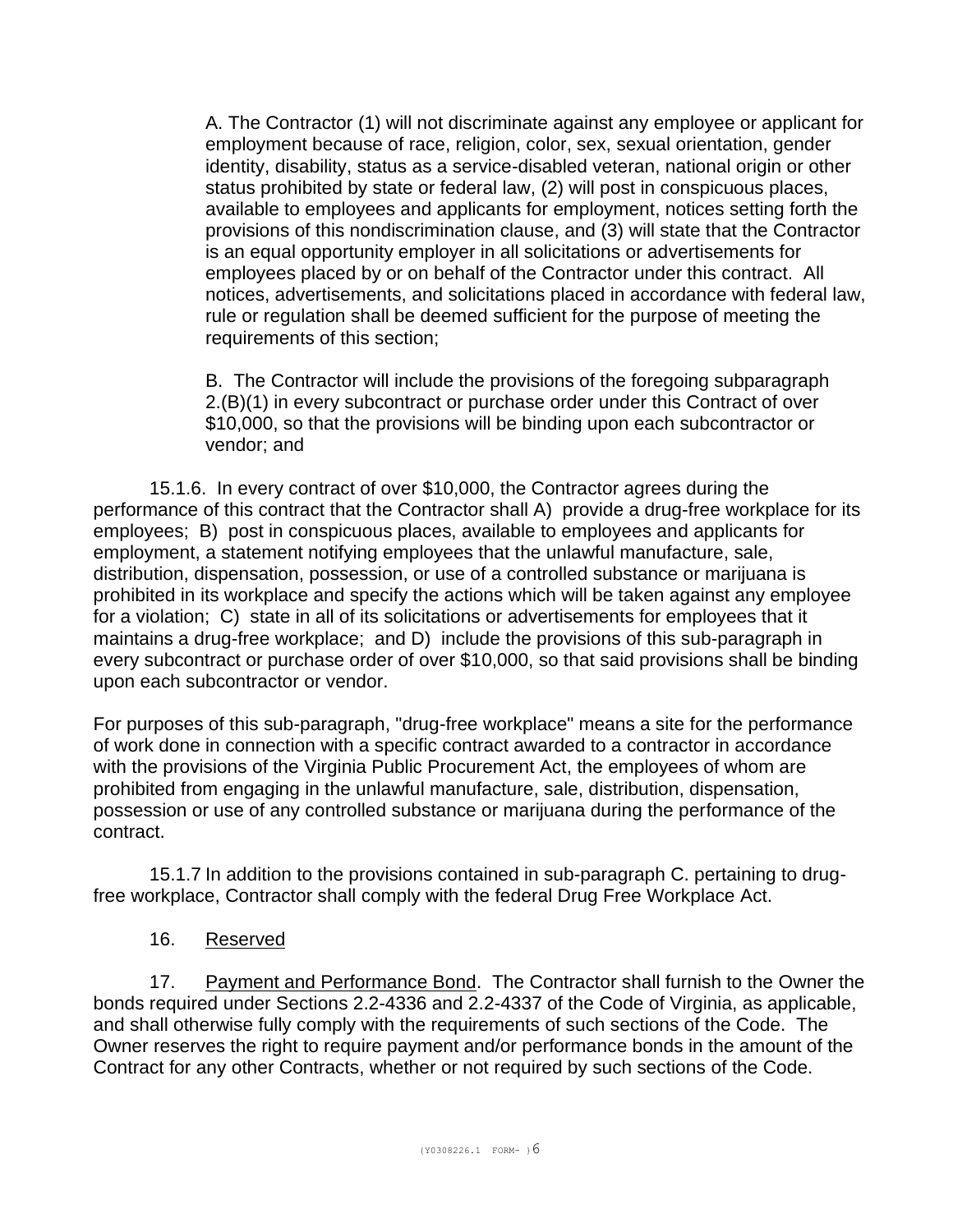18. Required Payment. Pursuant to Section 2.2-4354 of the Code, the Contractor covenants and agrees to:

18.1. within seven (7) days after receipt of any amounts paid to the Contractor under the Contract, (i) pay any subcontractor for its proportionate share of the total payment received from the Owner attributable to the work under the Contract performed by such subcontractor, or (ii) notify the Owner and the subcontractor, in writing, of its intention to withhold all or a part of the subcontractor's payment and the reason therefor;

18.2. provide its federal employer identification number or social security number, as applicable, before any payment is made to the Contractor under the Contract; and

18.3. pay interest at the legal rate or such other rate as may be agreed to in writing by the subcontractor and Contractor on all amounts owed by the Contractor that remain unpaid after seven (7) days following receipt by the Contractor of payment from the Owner for work performed by the subcontractor under the Contract, except for amounts withheld pursuant to subparagraph 12a. above.

18.4. include in its contracts with any and all subcontractors the requirements of a, b, and c. above.

19. No Waiver. Any failure of the Owner to demand rigid adherence to one or more of this Agreement's provisions in the contract, on one or more occasions, shall not be construed as a waiver nor deprive the Owner of the right to insist upon strict compliance with the terms of this Contract. Any waiver of a term of this Contract, in whole or in part, must be in writing and signed by the party granting the waiver to be effective.

20. Termination. The Owner may terminate the resulting contract for its convenience upon thirty (30) days written notice to the Contractor. The Contractor shall not be paid for any service rendered or expense incurred after receipt of such notice except such fees and expenses incurred prior to the effective date of termination that are necessary for curtailment of the Contractor's work under this contract.

21. Choice of Law, Forum. To ensure uniformity of the enforcement of this Contract, and irrespective of the fact that either of the parties now is, or may become, a resident of a different state, this Agreement shall be governed by and construed in accordance with the laws of the Commonwealth of Virginia without regard to her principles of conflicts of law. The parties hereby submit to the personal jurisdiction and venue in the Circuit Courts of Carroll County and Grayson County, Virginia, or the United States District Court for the Western District of Virginia, for resolution of all claims arising hereunder.

22. Severability. If any provision of this Contract is held to be illegal, invalid, or unenforceable, or is found to be against public policy for any reasons, such provision shall be fully severable and this Contract shall be construed and enforced as if such illegal, invalid, or unenforceable provision had never been part of this Contract, and the remaining provisions of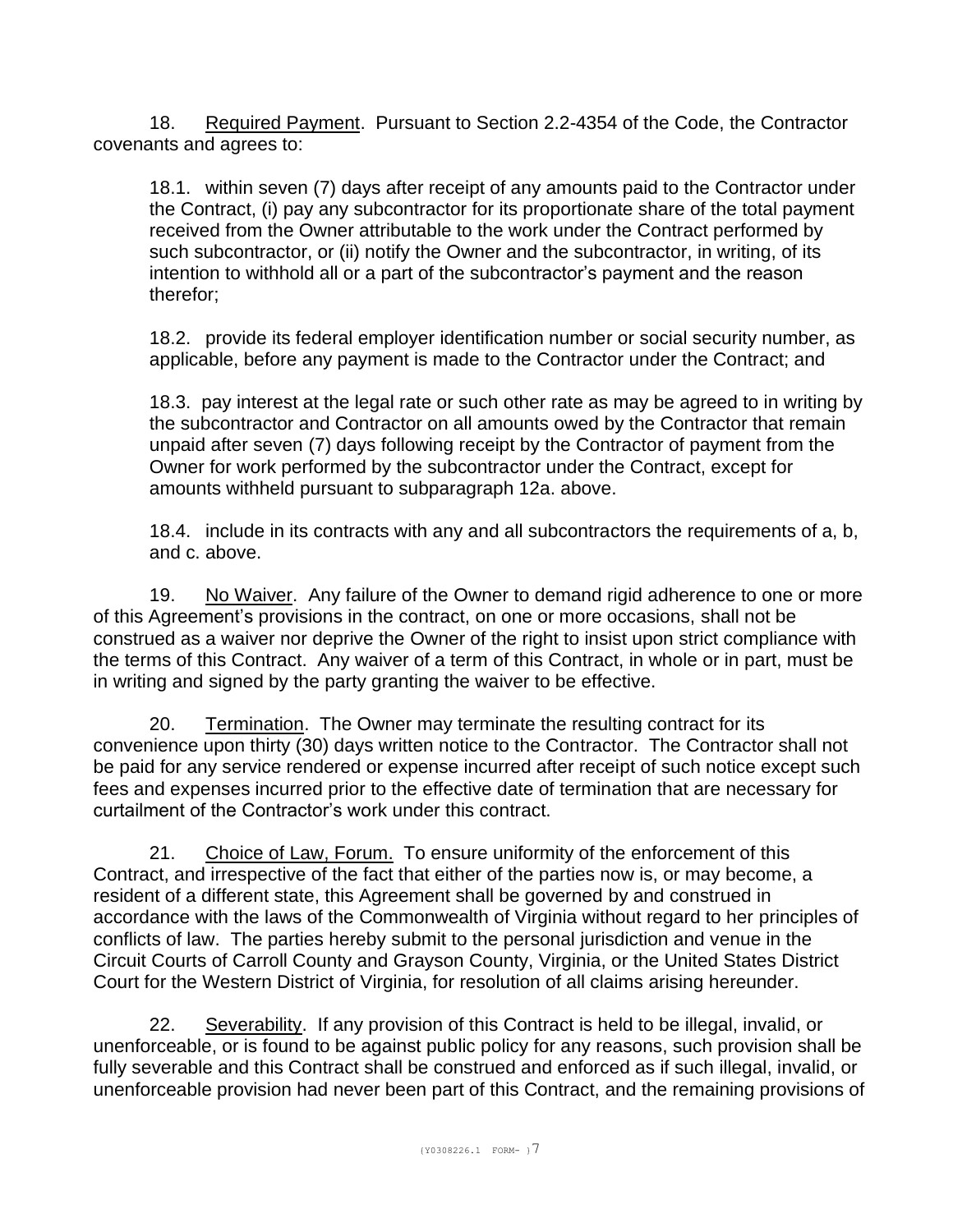this Contract shall remain in full force and effect and shall not be affected by the illegal, invalid, or unenforceable provision, or by its severance from this Contract.

23. Notices. All requests, notices and other communications required or permitted to be given under this Contract shall be in writing and delivery thereof shall be deemed to have been made when such notice shall have been either (a) duly mailed by first-class mail, postage prepaid, return receipt requested, or any comparable or superior postal or air courier service then in effect, or (b) transmitted by hand delivery, telegram, telex, telecopier or facsimile transmission, to the party entitled to receive the same at the address indicated below or at such other address as such party shall have specified by written notice to the other party. Notices hereunder shall be sent to the following:

To the Owner:

City Manager City of Galax 111 E. Grayson Street Galax, Virginia 24333 Tel: 276-236-5773 Fax: 276-236-2889

To the Contractor:

24. Contractual Claims Procedure.

\_\_\_\_\_\_\_\_\_\_\_\_\_\_\_\_\_\_\_\_\_\_\_ \_\_\_\_\_\_\_\_\_\_\_\_\_\_\_\_\_\_\_\_\_\_\_ \_\_\_\_\_\_\_\_\_\_\_\_\_\_\_\_\_\_\_\_\_\_\_ \_\_\_\_\_\_\_\_\_\_\_\_\_\_\_\_\_\_\_\_\_\_\_

24.1. Contractual claims or disputes by Contractor, whether for money or other relief, except for claims or disputes exempted by law from the procedure set forth herein, shall be submitted in writing no later than sixty (60) days after final payment; provided, however, that Contractor shall give the Owner written notice of its intention to file a claim or dispute within fifteen (15) days after the occurrence upon which the claim or dispute shall be based. Any written notice of Contractor's intention to file such a claim or dispute need not detail the amount of the claim, but shall state the facts and/or issues relating to the claim in sufficient detail to identify the claim, together with its character and scope. Whether or not Contractor files such written notice, Contractor shall proceed with the work as directed. If Contractor fails to make its claim or dispute, or fails to give notice of its intention to do so as provided herein, then such claim or dispute shall be deemed forfeited.

24.2. The Owner, upon receipt of a detailed claim, may at any time render its decision and shall render such decision within sixty (60) days of final payment. Each such decision rendered shall be forwarded to the Contractor by written notice.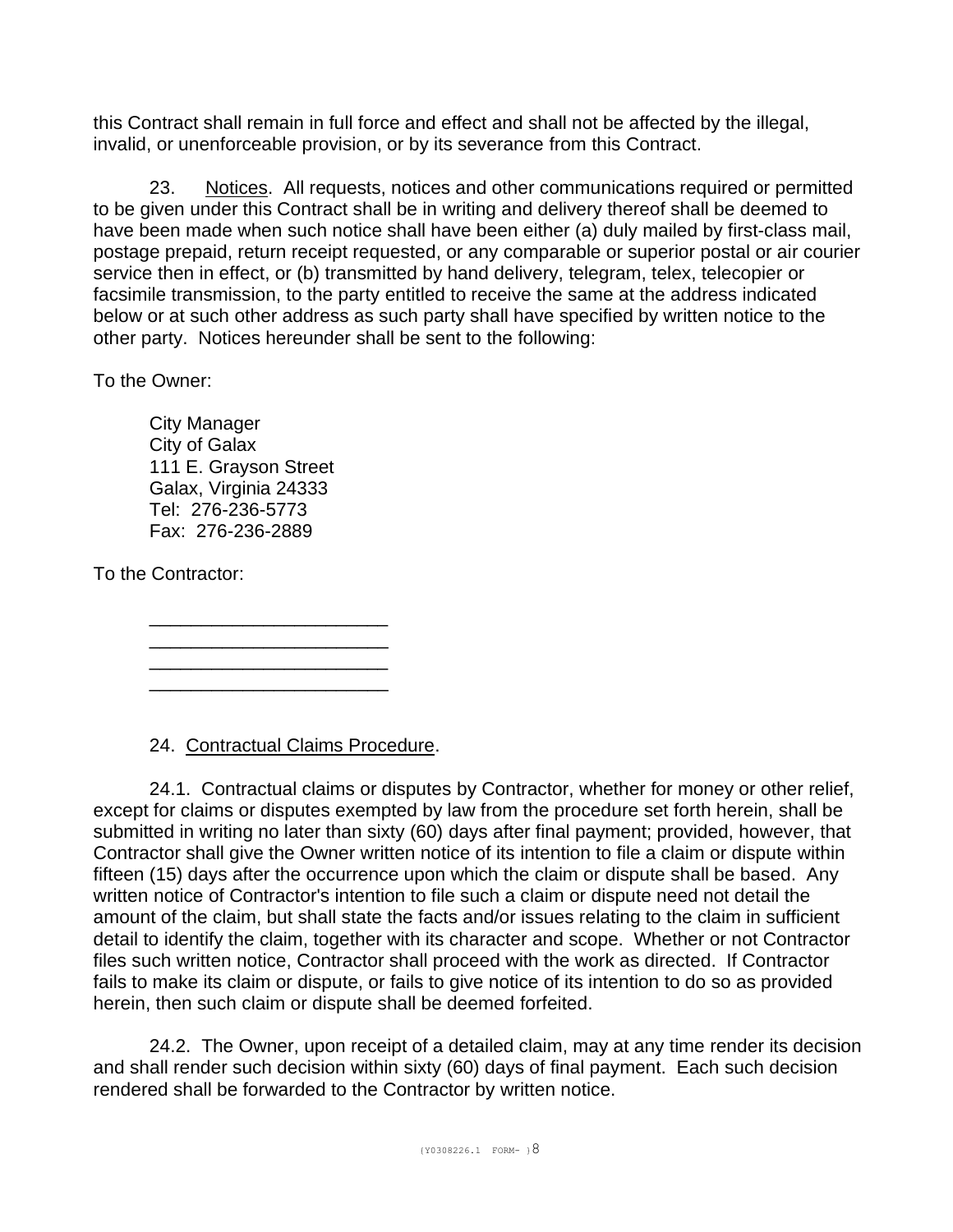24.3. If the Contractor disagrees with the decision of the Owner concerning any pending claim, the Contractor shall promptly notify the Owner by written notice that the Contractor is proceeding with the work under protest. Any claim not resolved, whether by failure of the Contractor to accept the decision of the Owner or under a written notice of Contractor's intention to file a claim or a detailed claim not acted upon by the governing body of the Owner, shall be specifically exempt by the Contractor from payment request, whether progress or final. Pendency of claims shall not delay payment of amounts agreed due in the final payment.

24.4. The decision on contractual claims by the governing body of the Owner shall be final and conclusive unless the Contractor appeals within six months of the date of the final decision on the claim by instituting legal action in the appropriate circuit court.

25. Miscellaneous. This Agreement embodies the entire agreement between the parties. Any modifications to this Agreement which change the cost, materials, work to be performed, or the estimated completion date must be made in writing and signed by all parties. This Agreement shall be governed by the laws of the Commonwealth of Virginia. The failure to enforce any right provided for herein shall not constitute a waiver of that right. Nothing herein shall be construed as authority for either party to make commitments which will bind the other party beyond the scope of service contained herein. This contract may not be assigned by Contractor to any third party without the written consent of the Owner. This contract is subject to appropriations by the Owner.

| <b>Contractor:</b>   | Owner: |  |
|----------------------|--------|--|
|                      |        |  |
|                      |        |  |
| Contractor License # |        |  |
| Class                |        |  |
| Exp. Date            |        |  |
|                      |        |  |

### WITNESS THE FOLLOWING SIGNATURES: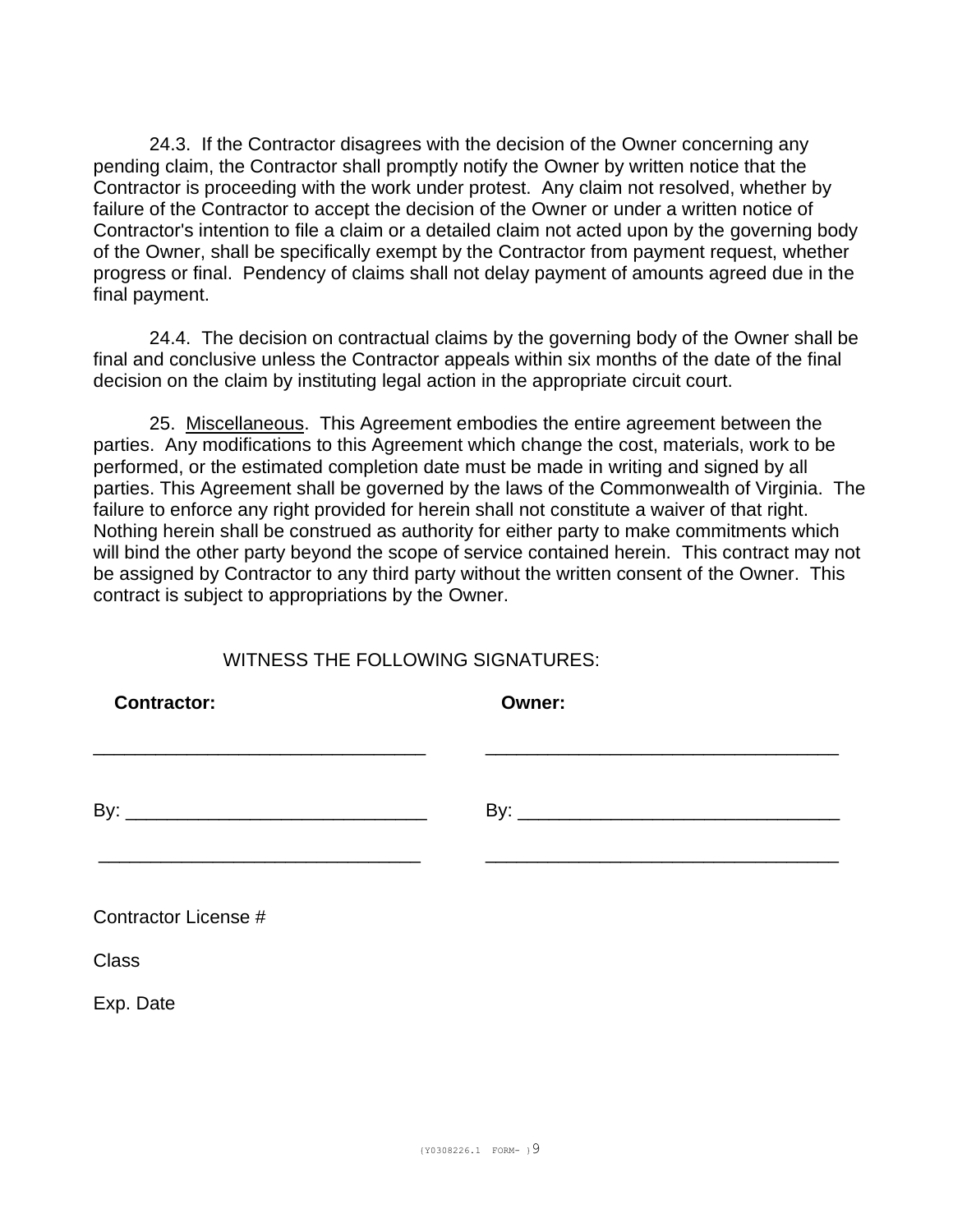### **GALAX VOLUNTEER FIRE DEPARTMENT BOILER REPLACEMENT PROJECT**

### **Scope of Work:**

Contractor will provide necessary design and installation work as needed to integrate the Contractor's proposed boiler equipment solution into the City of Galax Volunteer Fire Department facility, including all work to ensure compatibility with the existing hydronic heating system and other equipment intended to remain in place in the City's facility. Such work shall be in accordance with the Contractor's proposal and the City's solicitation for quotes, and shall include the following:

- Removal and disposal of existing boiler equipment, along with removal of any existing connections, mountings or other building components as required in order to facilitate the installation of Contractor's replacement equipment, as quoted in Contractor's proposal
- Provide engineering design as needed for any required utility connections, piping, electrical branch circuit sizing, ductwork sizing, or replacement and ancillary components or other facilities needed for the installation and deployment of Contractor's replacement equipment
- Provide and install all necessary boiler equipment and ancillary components necessary for a fully functional system
- Provide all necessary system control mechanisms and integrate them with the facility's existing controls to provide a fully functional system
- Coordinate with City staff to ensure all necessary permits and inspections have been performed/issued as applicable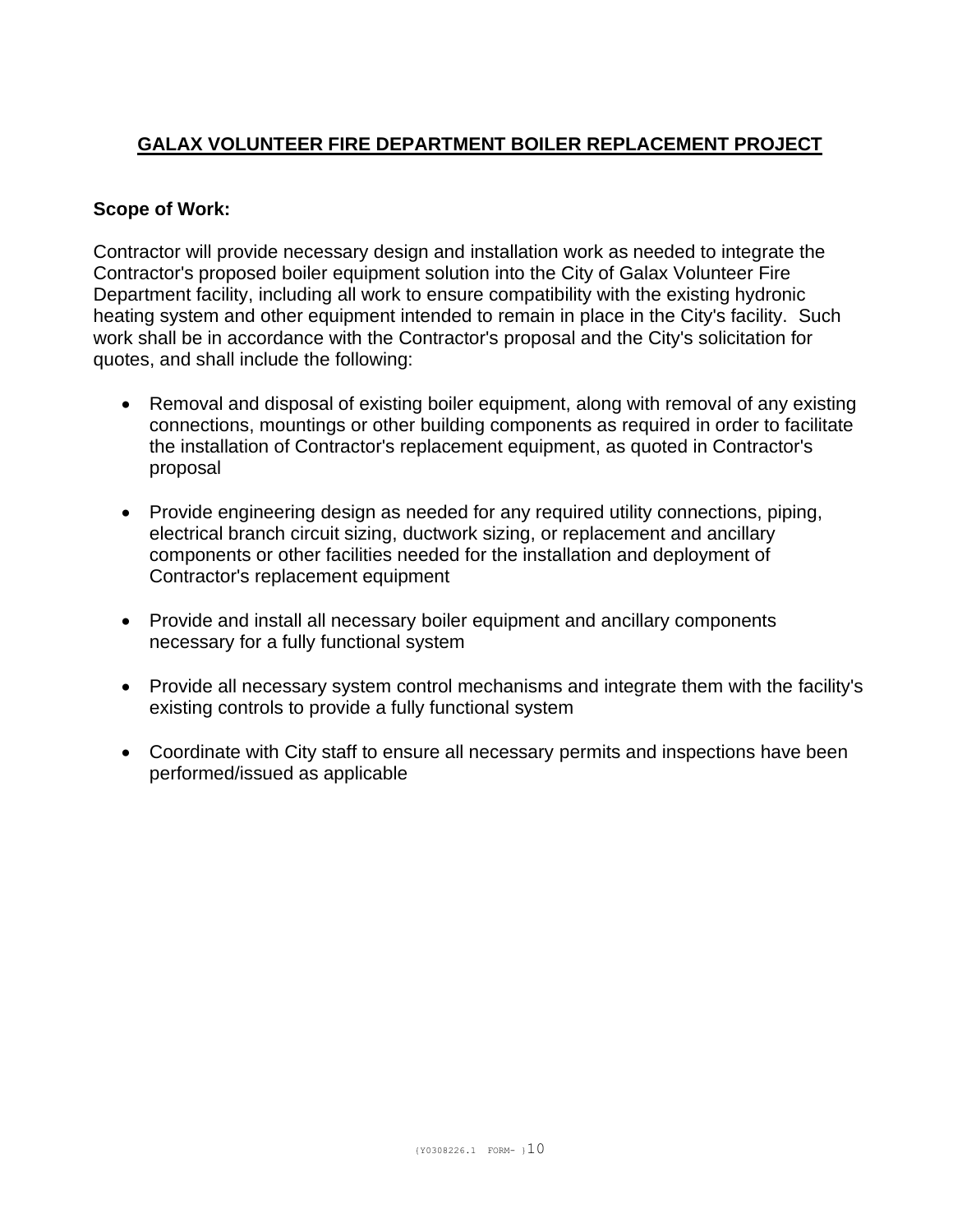### REQUEST FOR PROPOSALS

## City of Galax Volunteer Fire Dept Boiler Replacement Project

April 14, 2022

# EXHIBIT 2

Kewanee Manufacturing Company, Inc. Boiler Data Plate Information is given as follows:

Catalog Number: VW-50-0 Order Number: 876331 Rating: 1749 MBH Horsepower: 52.2 Maximum Working Pressure – Water: 30 PSIG Heating Surface: 192 Square Feet Maximum Firing Rate: 2186 MBH Valve Capacity: 1749 LBS PER HR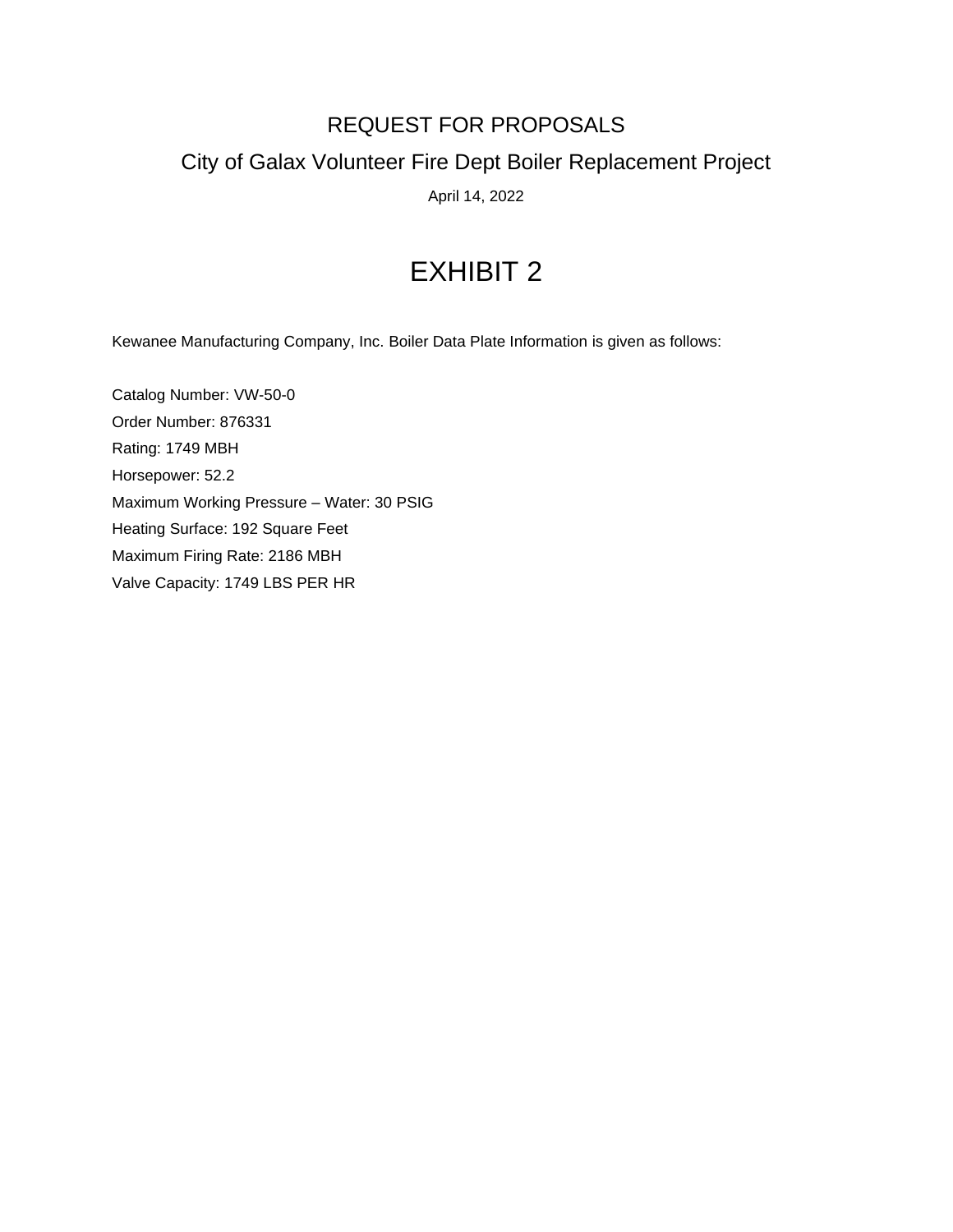## REQUEST FOR PROPOSALS City of Galax Volunteer Fire Dept Boiler Replacement Project May 23, 2022

# EXHIBIT 3

Photo 1 – Existing Boiler Room

- Photo 2 Boiler Room Doors and Combustion Air Ductwork
- Photo 3 Boiler Chimney and Combustion Air Roof Penetrations and Propane Tank Location
- Photo 4 Boiler Room Access Doors and Floor Grating
- Photo 5 Boiler and Circulator Pumps Electrical and Control Equipment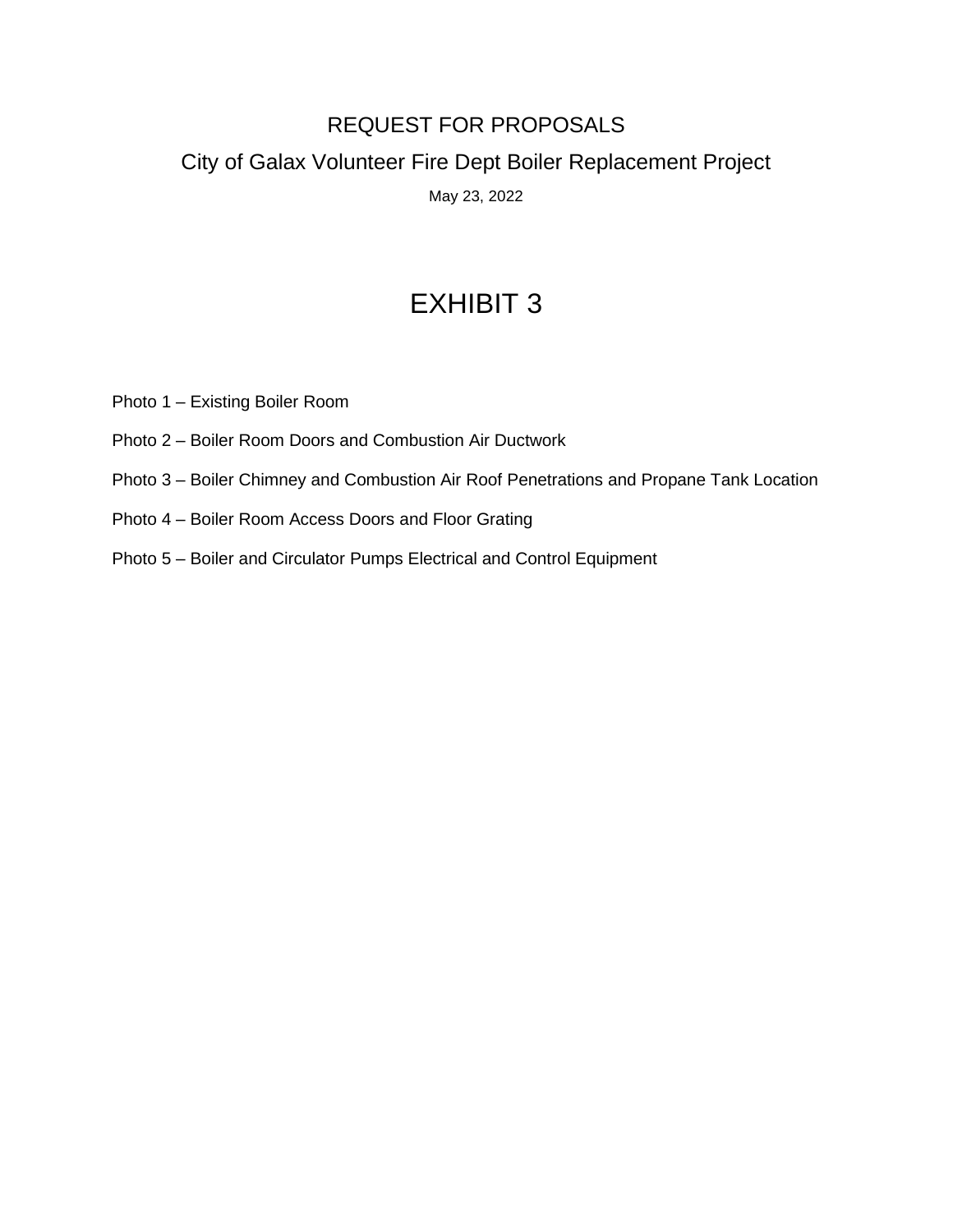The existing boiler room is 13'4" by 10'-0". The double door clear opening is 59" by 83". The lower circulating pump (Zone 1) serves the original building. The upper circulating pump (Zone 2) serves the three bay garage addition.

The double doors were exterior doors prior to the 1990s garage addition project. The other side of the double doors is shown in Photo 2.

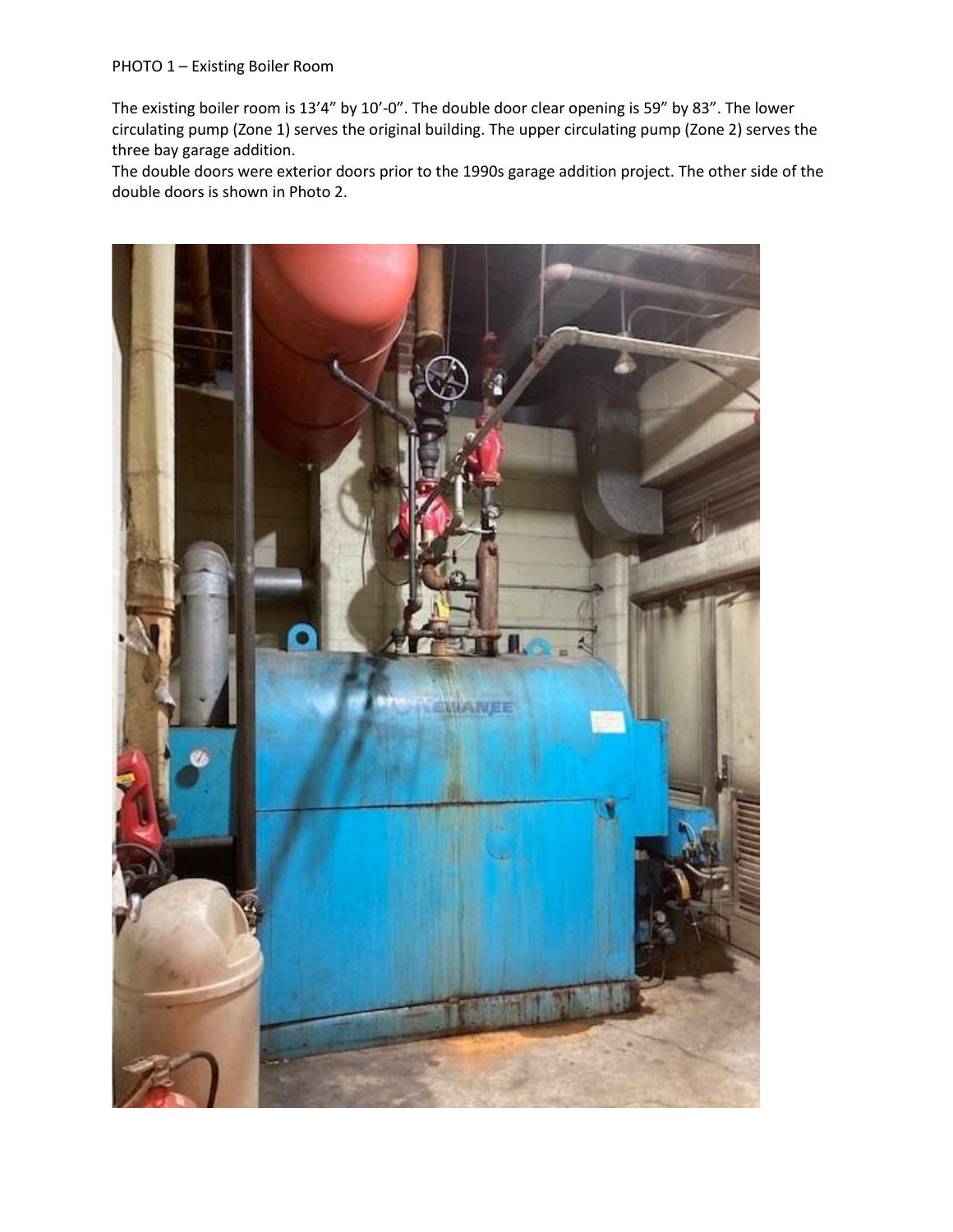The boiler room doors are approximately 24" below finish floor in the garage bays. The boiler room doors can be opened into a landing area below the garage finish floor after the removal of floor grating material. The doors and floor grating are shown in Photo 4.

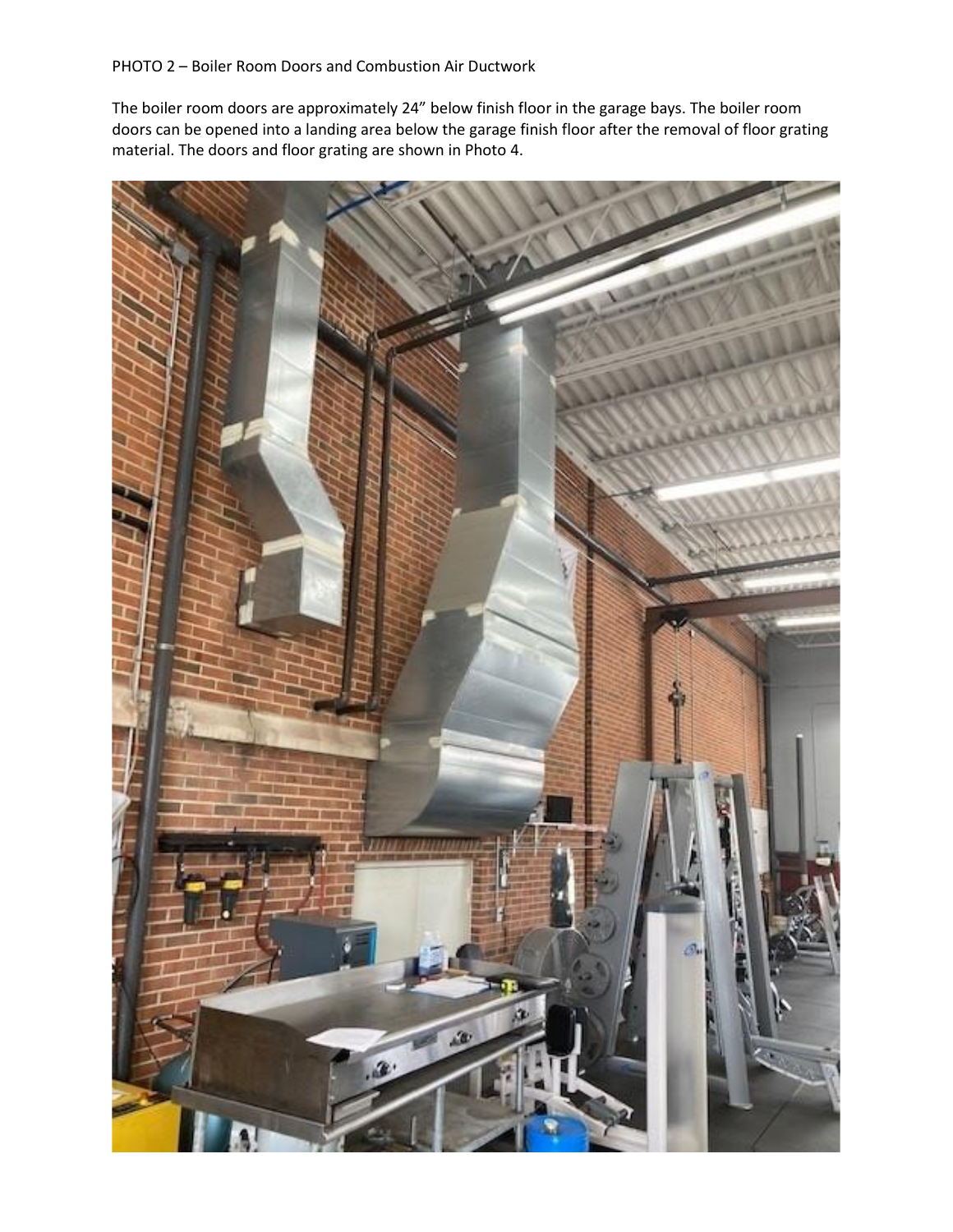Photo 3 – Boiler Chimney and Combustion Air Roof Penetrations and Propane Tank Location

The chimney and a gravity air hood are visible near the roof ridge line.

An underground propane tank is planned for installation in the grass yard at corner of the garage bays. The fuel gas main pipe is estimated at 150' in length from the tank at the nearest corner of the building running up above the garage doors and down to the boiler room. The fuel gas pipe shall run square with the building walls and not travel at an angle across the fire trucks.

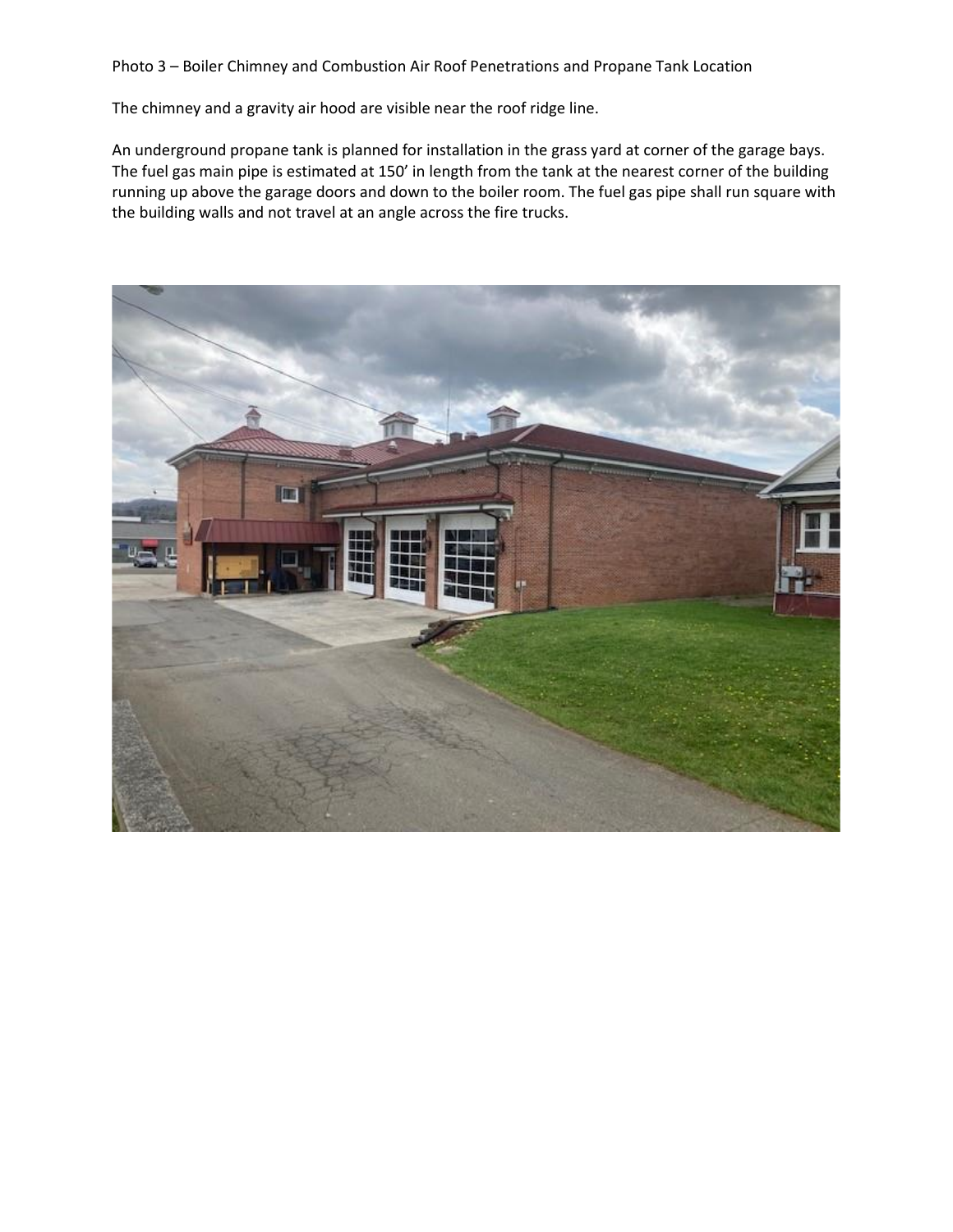The boiler room access doors can be opened (after removal of the grating) into a landing area that is approximately 24" below the finish floor of the garage.